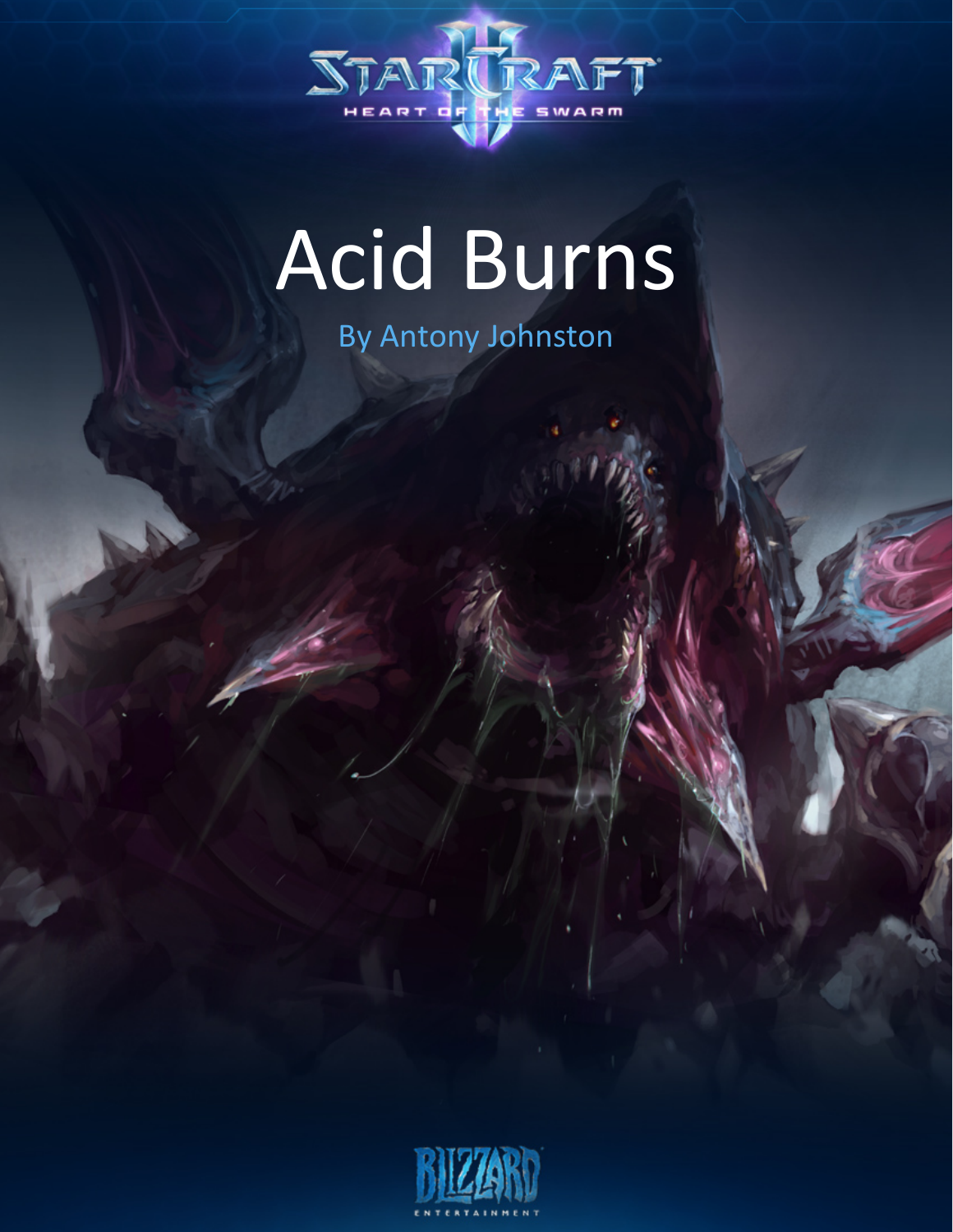#### KRAKULV, 2504

"We're not going anywhere! Man those cannons!"

Captain Brach Treicher turned from the heavy weapons platform and broke into a run, heading for centcomm. Despite the bulk of his CMC combat suit he took the stairs three at a time, listening to the cannons spit out staccato bursts behind him. The marines had watched medivac after medivac evacuate Krakulv Base over the past hour, and naturally expected they were next. But they were staying.

Krakulv was a secret early warning moon base on the edge of Dominion space, monitoring for zerg incursions. Maybe once, when the base was established following the First Contact War, there had been enough medivacs for everyone. But as time went on, and the base and its population grew — grew complacent, in Brach's opinion — they'd outgrown the medivacs' capacity.

The order to evacuate all non-combat, non-essential survivors after the initial attack had come from the major, and Brach would have done the same, but it left a bitter taste in his mouth. That first wave, before lunar sunrise, had taken them by surprise. It shouldn't have. What use was a watch station that didn't detect an impending attack on itself? But it hadn't, and within ten minutes a quarter of their population was dead. So the survivors had fled, taking all but one medivac, leaving a couple hundred marines to hold off an entire zerg assault until the nearest *Destroyer*-class ship could reach them...

The blast door to central command hissed open, and Brach strode through. "Do we have an ETA on that Destroyer yet?"

Base commander Major Lee Treicher peered at her status console. "Six hours."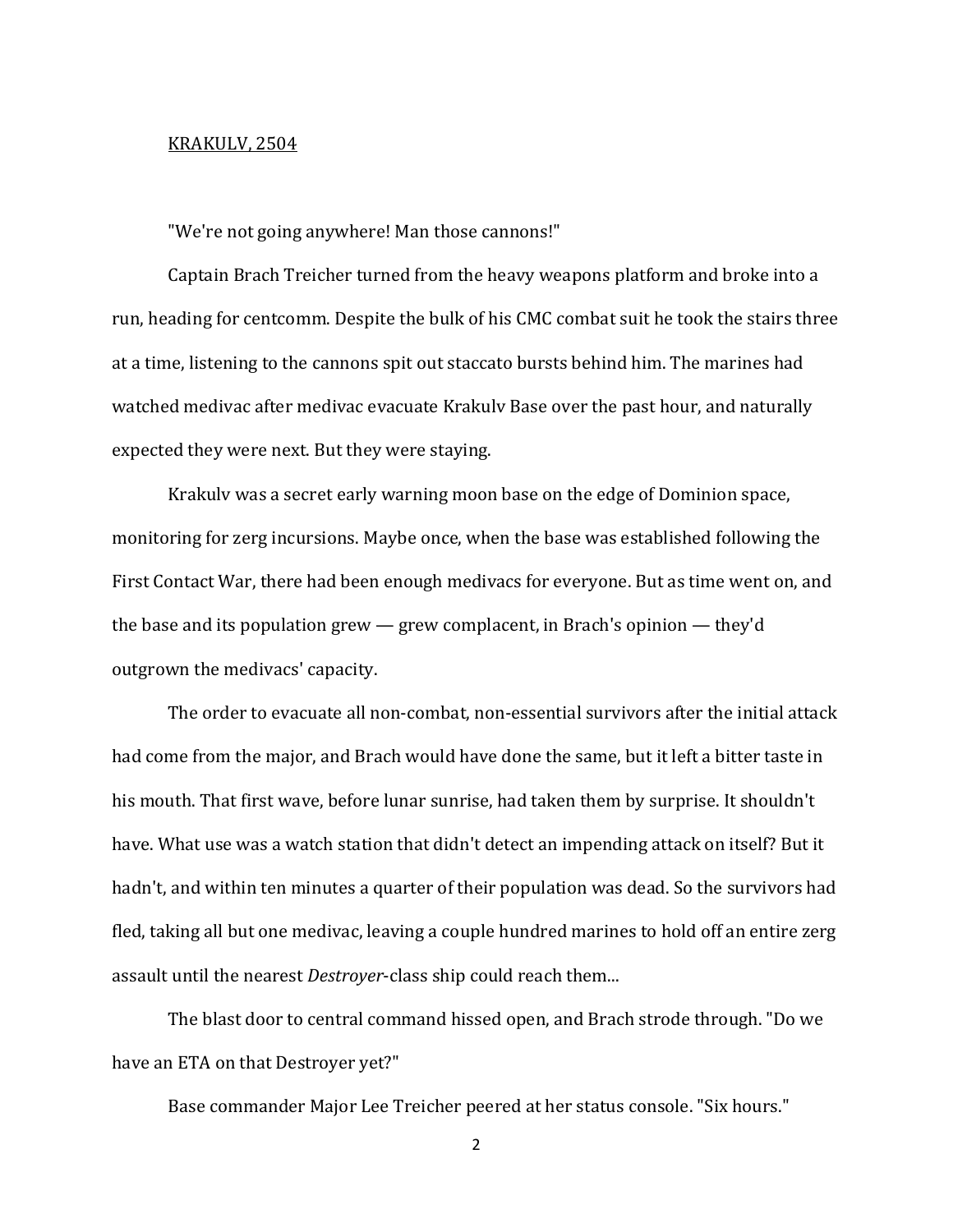"Six hours! Lee, we can't hold them off that long! Krakulv wasn't built for this kind of siege!"

Most of the centcomm staff had evacuated, but half a dozen had stayed behind to man tactical stations, and now every one of them found something really interesting to read on their consoles.

Lee fixed a cold gaze on Brach, and he sighed. If there was one thing about his wife that bugged him, it was this. She never lost her cool, never raised her voice in anger, even when she had every right to. Sometimes he wanted to shake her just to make her react and lose it once in a while.

"So what should we do instead?" she said in an even tone. "Surrender? You want to wave a white flag, hope the zerg have reformed and found their inner pacifist?"

"Counterattack. We can't just sit here and let them come at us."

"I've got raven spotters out right now, assessing the situation. I'll determine a course of action when they send their report, not before. Now either come here and help me out, or go and shout encouraging yet abusive insults at your men."

Brach hesitated, then stepped up beside Lee. He placed the hand of his combat suit over her gloved fingers and gently squeezed. "Sorry," he whispered.

She gave him a lopsided smile and turned back to the console. "Take a look at these formations here..."

\* \* \*

## GARXXAX, 2501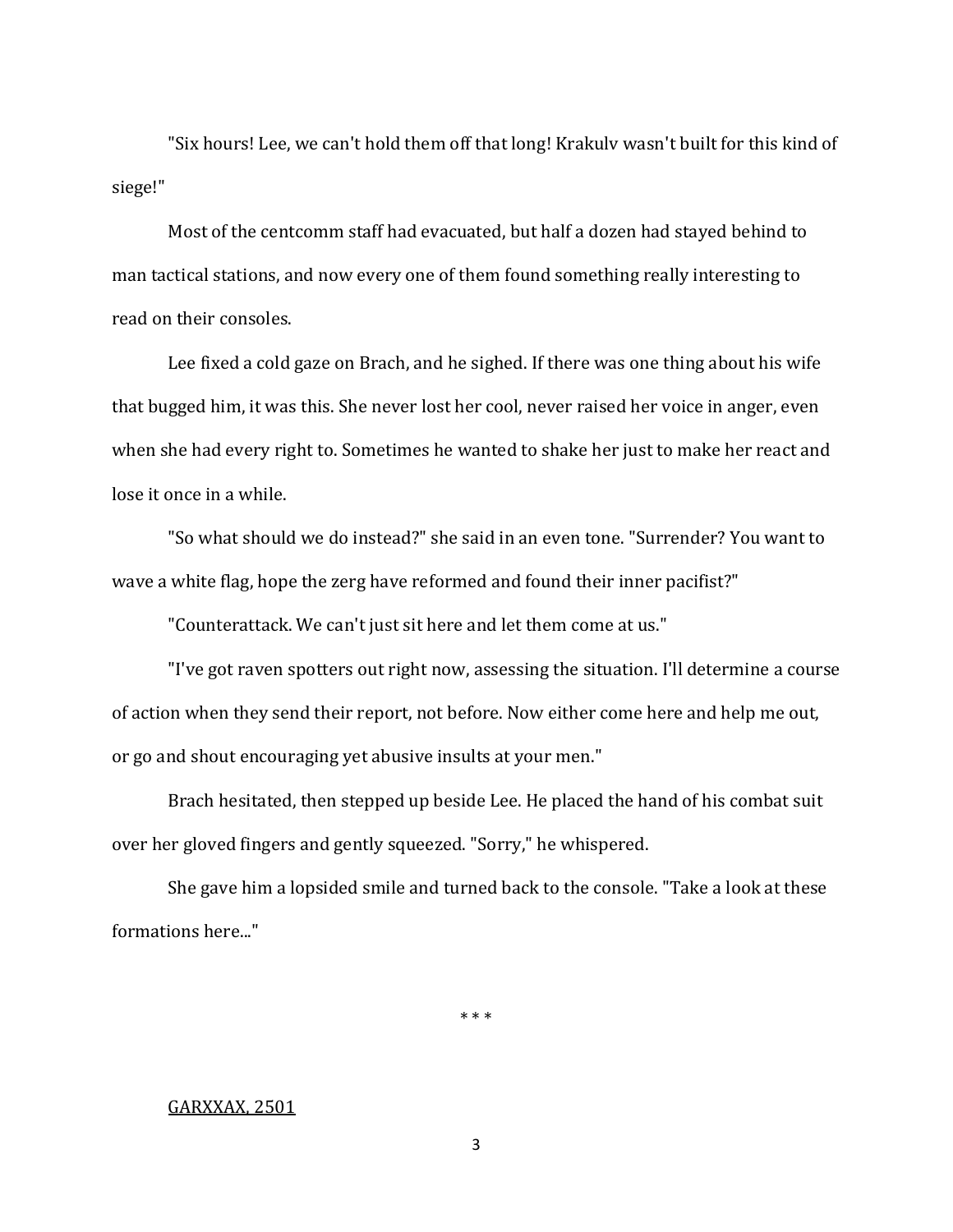One hour before high noon, Illyana Jorres closed down her security monitors. She'd finished her remote sweep of the biosphere outposts twenty minutes ago, ahead of schedule, and all was normal. As it should be *—* Garxxax was a tiny planet in a tiny system, on the edge of terran space and far removed from the hustle and bustle of Dominion life, with no indigenous intelligences above forest vermin.

But that was what she'd requested when she'd joined the company. She'd seen enough action in the war, more than enough for any marine. With no other marketable skills, she had gone into freelance security and wound up here. A planet where the humidity made a trip through the mountainous rainforest unbearable without a coolsuit, and even the oceans that covered most of the globe were hot as an evening shower.

But there was no action, no excitement. Just her, ten scientists, and the heat. It suited Illyana just fine.

\* \* \*

*The behemoth groaned, shifting its great mass to ease the pain of battle-born wounds. The protoss fleet had caught it unawares, drifting through space on the sector edge, and the behemoth had paid the price. Now its life was draining, even though the battle was over. Its own life was unimportant, but it carried thousands of other zerg within its cavernous membranes, and they too were in danger if it perished. Moving through space was its natural state, but the act was not without exertion. The old behemoth needed time to recover, to regain energy. It could not do that in the vacuum of space.*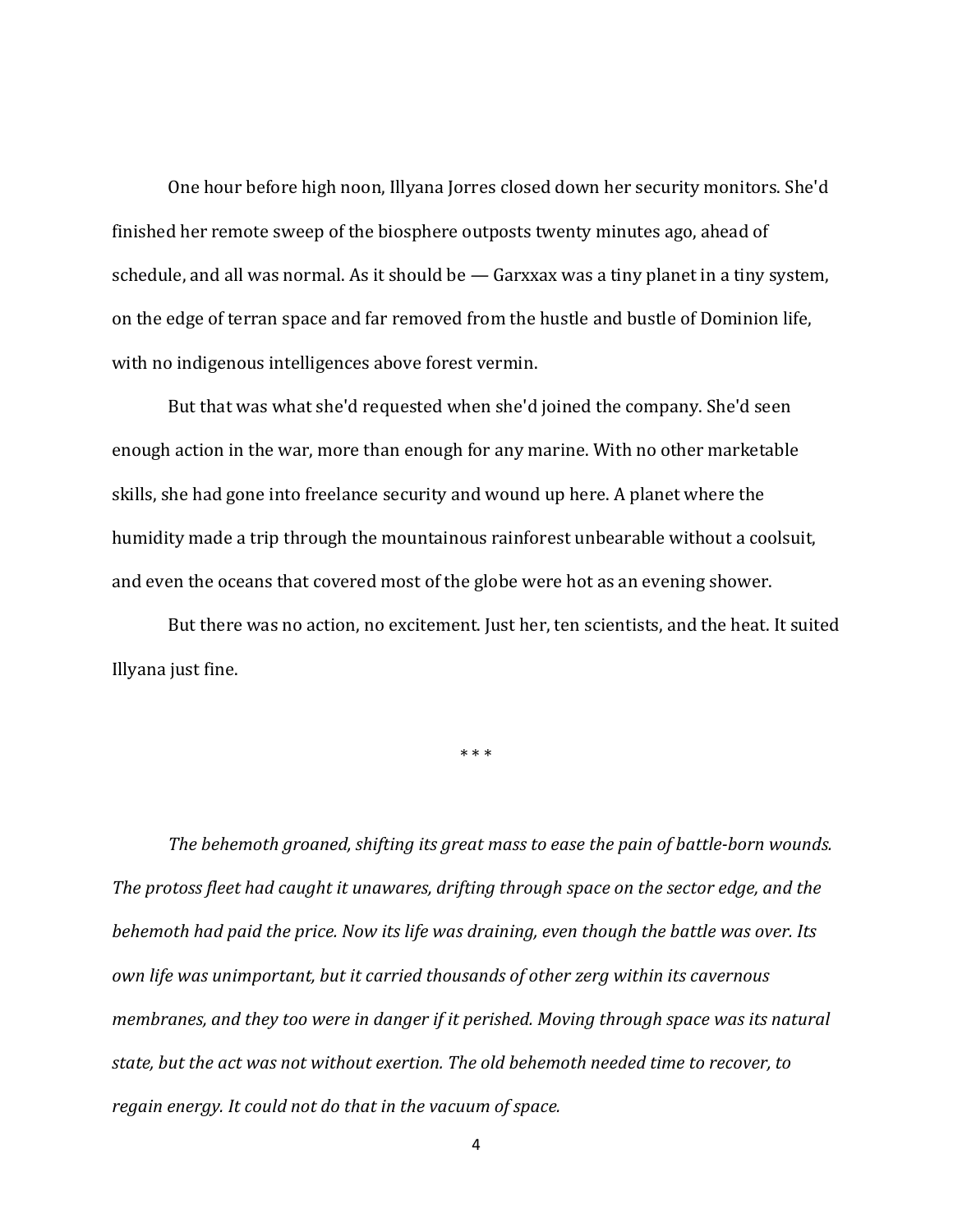*The Kerrigan had guided the behemoth to ultimate victory in the battle, at the price of its wounds. Now she looked through its tired eyes, scanning the region for a suitable resting place.*

*There, in the system ahead. A planet with a nitrous-oxygen atmosphere, and carbonbased life. Life that the behemoth, and the thousands of zerg carried in the cavernous membranes of its body, could consume to survive. To heal. The Kerrigan guided the behemoth towards its destination.*

*After a time — an hour, a day, a week, a month? Time meant little to one so old — the living ship entered the planet's gravity well. The drifting clouds were thick, obscuring the terrain. When the behemoth broke through, it recognized some features. It had seen other planets like this, with mountains and trees, and green covering the land. It had rested, once, on a planet such as this. There would be rich proteins here, perhaps even mammalian life.*

*Life. Yes! The behemoth sensed biological heat clustered below. Instinctively it adjusted its descent path towards the source.*

\* \* \*

Brach watched the raven feeds come in, and sent them to Lee. They'd both fought in the First Contact War, and they knew what to expect. Zerglings, mutalisks, hydralisks... but there was something else he didn't recognize.

"Major, what the hell are those?"

Lee left the main console to stand beside Brach and scan the static-worn images on the feed. He pointed to a column of squat multilegged zerg scuttling over a layer of creep.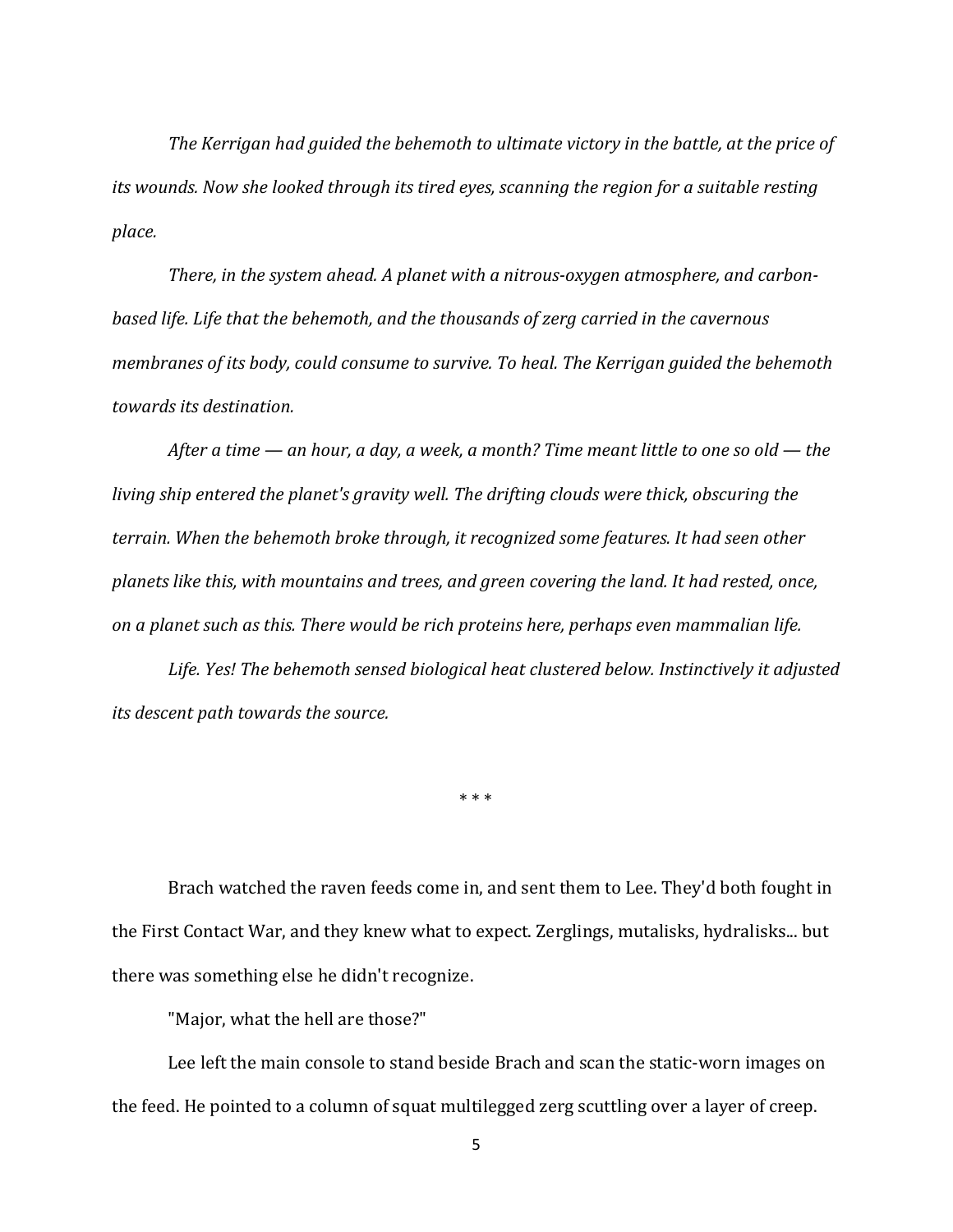Their wide bodies were heavily armored by a spiked carapace that hid their features from the air, and they moved in unison towards a comms dish installation two klicks from the Krakulv Base walls.

Lee shook her head. "Never seen that unit before. But we know the zerg evolve and mutate quickly. It could be new, or even a unit we've seen before, with better—"

The zerg column came within a quarter klick of the comms dish, and the front row rose up to unleash blasts of lurid green acid from their mouths. As they finished, the row behind them rose up and did the same. Thirty seconds later, the dish installation was a smoking pile of molten neosteel.

"LRC-4 just went offline," shouted one of the tactical staff.

Lee hissed through her teeth. "Roaches."

"Are you sure? I thought they were... smaller?"

"Obviously, they grew. Shit." Lee raced back to the main console and studied the base defense status for the hundredth time. "Our walls are still at a hundred percent, no breaches or serious damage yet. But those things will eat through them in an hour or two."

"'Or two,' is the question. We could all be on a transport by the time they get through."

Lee didn't reply. She looked paralyzed, indecisive. Brach hadn't seen her this nervous since their wedding, and he knew exactly why. His mind drifted to their quarters, and the trophy cabinet he'd insisted they bring with them, to remind them that even though they'd been assigned to a small, unimportant monitoring base, they were still marines who'd served with honor. But the cabinet didn't just hold medals and trophies.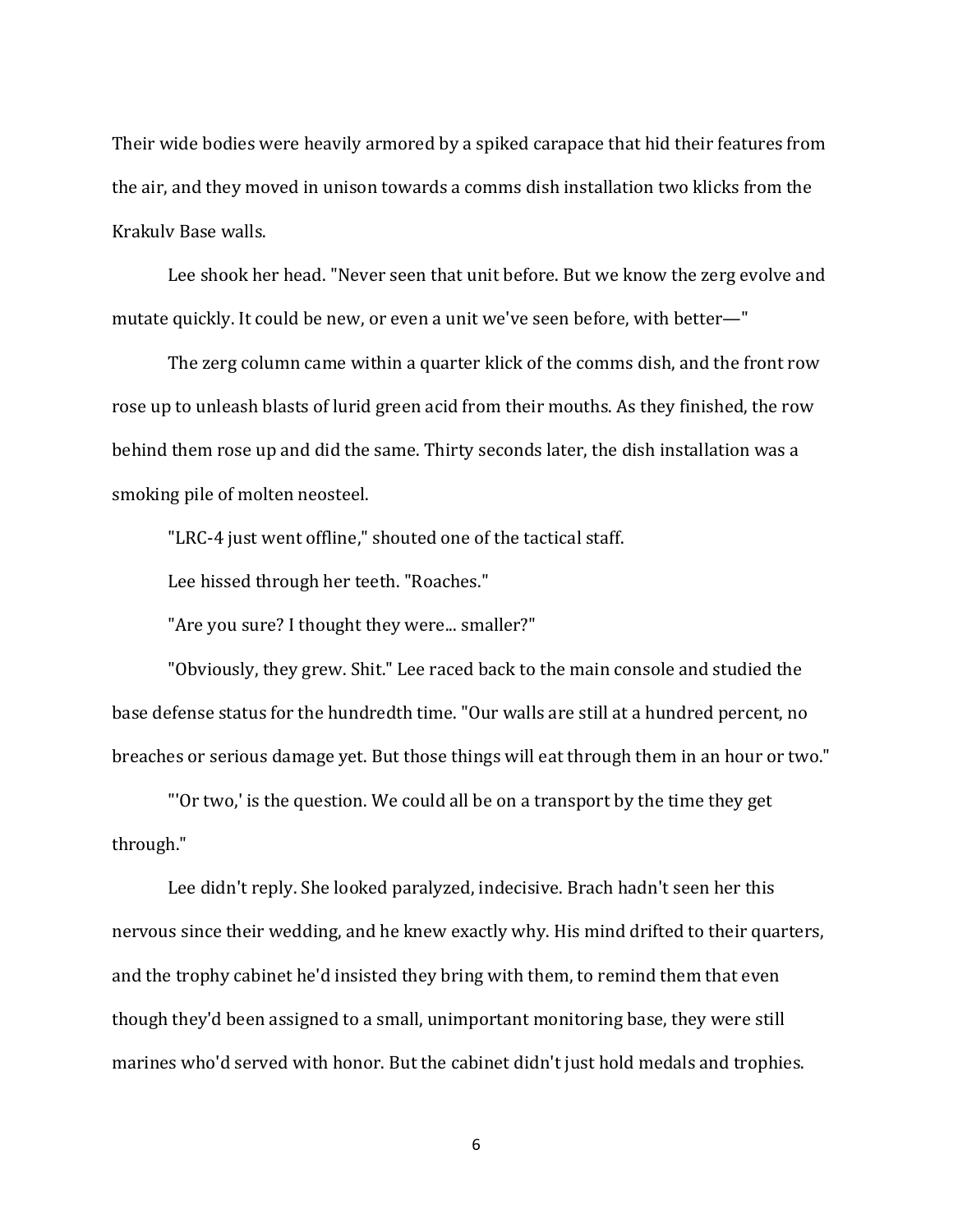They'd also filled it with battlefield souvenirs, reminders of what they'd both been through during the war. He knew what Lee would be thinking of right now. He had to do something.

"I'll lead an aerial squad and buy us some time." Brach saluted and turned to walk out. "Major."

Lee looked up from the console, suddenly alert. "What? No! You know what those things can do, and these are bigger than any I've seen before. What if these ones can attack air units?"

"So why didn't they take out the raven? That heavy armor restricts them so much, they can't look up. All I need is half a dozen banshees and coordinates from the ravens. Easy strike."

"And when was the last time any of you took a banshee out? Six months? A year? You're as rusty as the ships, and I'm not risking more lives without good reason. Nobody goes outside the base walls... including you, Captain. Got it?"

Brach knew Lee was serious when she called him either Captain or by his full name of Brachyan. He hated it, mostly because it made him feel like a child. She was his wife and his superior officer... but that didn't mean she was never wrong. For example, she didn't know that he and a half-dozen other vets took the banshees out for flybys every month during lunar midnight.

"Yes, Major," he said, and left the centcomm.

\* \* \*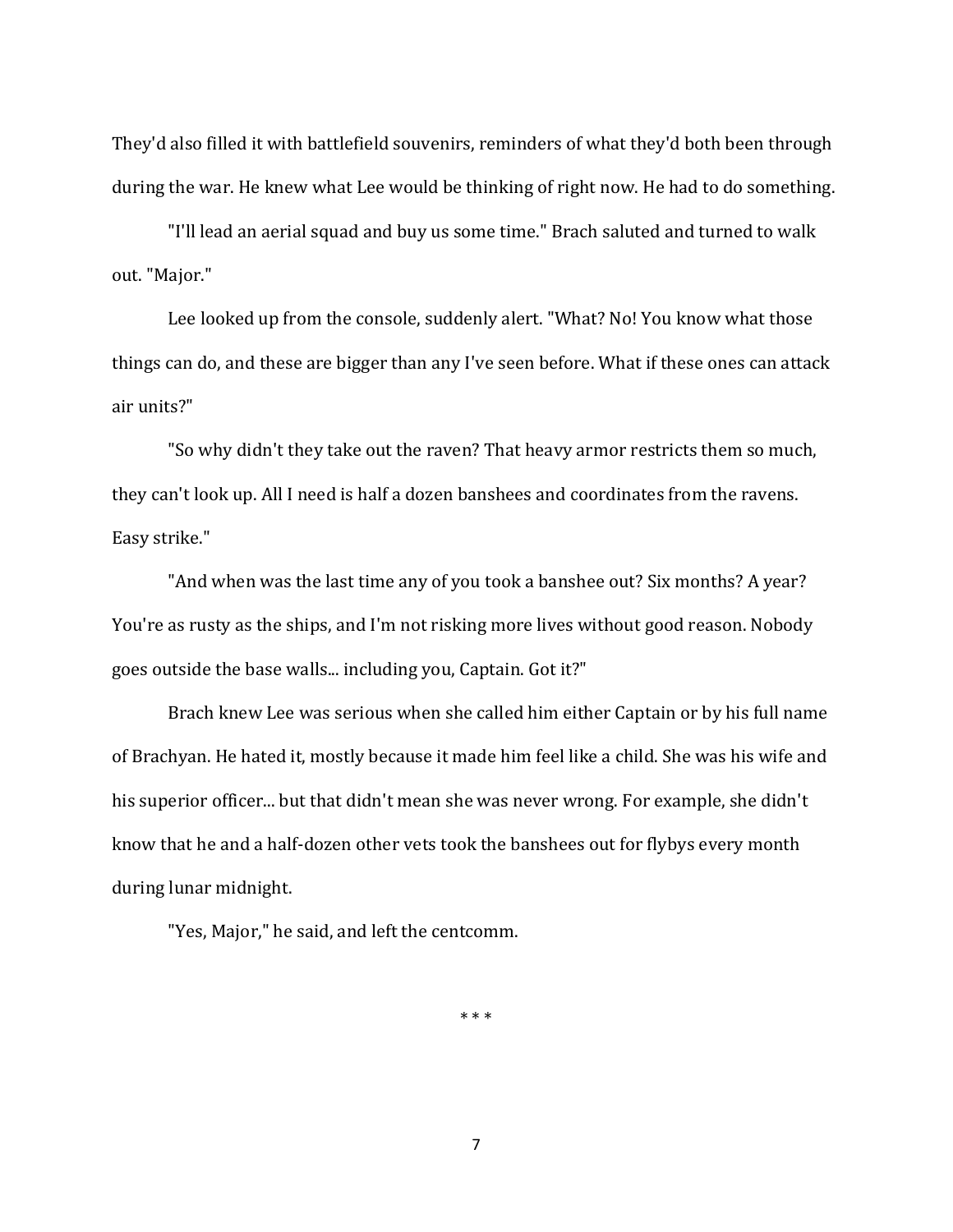"Hey, Illyana. What's up?" Dannion Kortter spoke without looking up from the monitor.

"Not much," she replied as the door closed behind her. "Me, you, nine eggheads, eleven fake ecosystems, and a whole lot of nothing going on. Just the way I like it."

As if on cue, Dannion's entire console lit up, and a scratchy transmission sounded over the comms.

*"Raynolds to base. Are we expecting a storm out here?"*

Dan opened the channel. "This is base, Raynolds." He scanned the worklog rota. "I've got you in biosphere three, the slug and sap dome under the mountain. What's the problem?"

*"It's like the lights just went out. But I checked the forecast before I left base, and there was no sign of storms or bad fronts rolling in. Can you double-check?"*

"Sure thing, hold on." Dan called up the day's forecast and real-time patterns. "You should be clear and dry. Could it be the mountain shadow? We're closing on two in the afternoon. If the sun's going down on the other side..."

*"I'm out here twice a week, for God's sake. I know when it gets dark."*

Illyana leaned over Dannion's shoulder. "Raynolds, this is Jorres. Is it definitely clouds?"

*"How would I know? I'm in the slug dome, can't see a thing through the geodesic screens. And the light's getting worse in here by the second. I'm heading back to the console room before I need a flashlight to KRZRRZKRZKRZZZKKKK."*

The ground shook.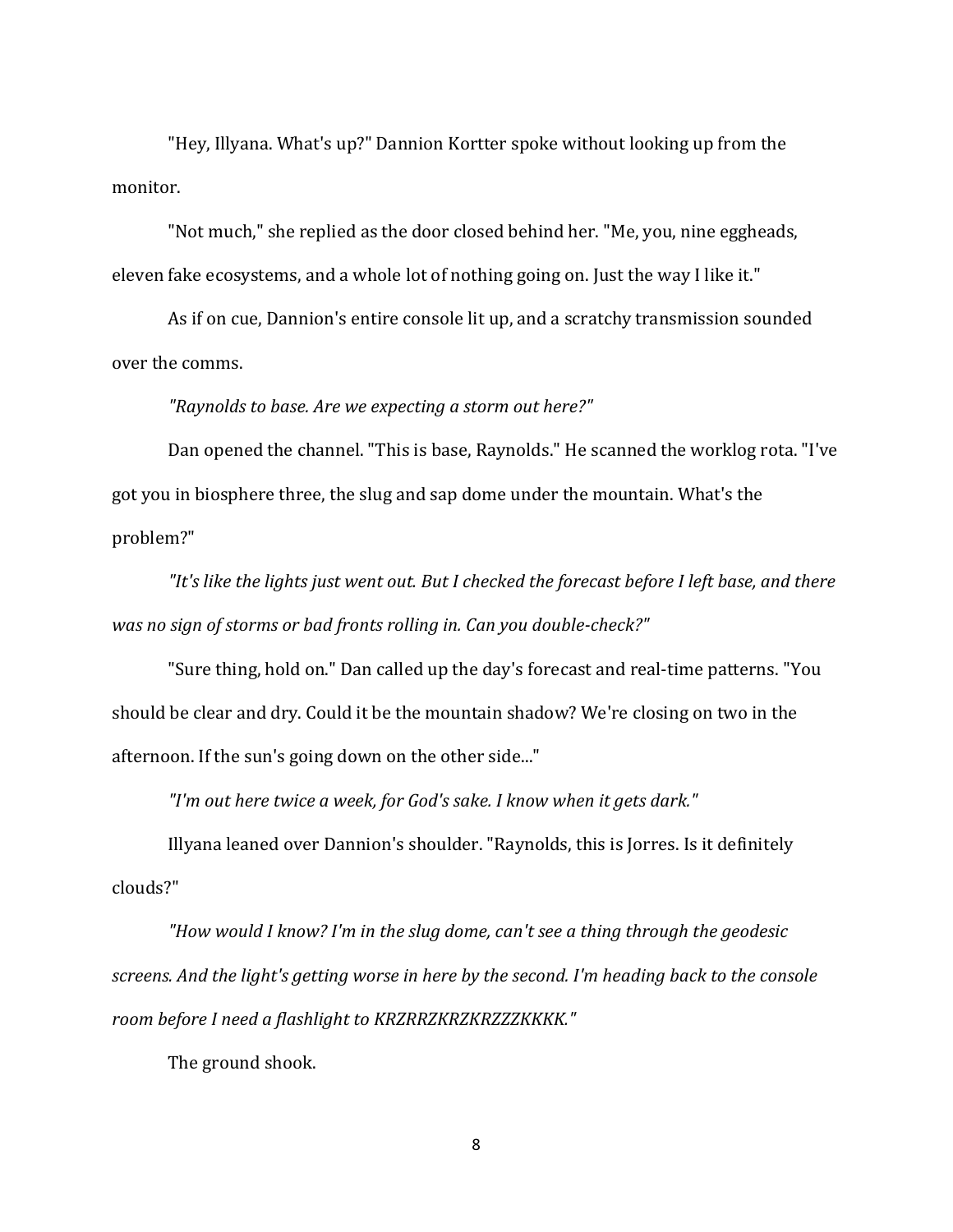"What the hell was that?" Dan jabbed at the comms, trying to reestablish the connection.

Illyana thought the ground was still shaking, then realized it was her alert sensor, vibrating on her hip. She checked it. "Shit."

Hesken, one of the scientists, ran into the room, panting from the brief exertion. "Earthquake?" he gasped. "I hate earthquakes. Please don't say this planet's unstable."

Illyana pushed past him. "We don't know, but whatever it was compromised biosphere three's integrity. I just got an alert: the seal's broken, and failsafes have kicked in. Kortter, keep working on raising Raynolds."

Data and reports scrolled over the monitors in rapid succession. Dan's eyes flicked from screen to screen, skimming everything, looking for a solution, or at least an explanation. "What about you?"

Illyana stepped through the door without looking back. "I'm going out there."

\* \* \*

Six banshees screamed out of the purple sky, raining backlash rockets down on the zerg. The valley lit up with fire as Brach brought the lead craft around for another pass.

"First strike is deadly, Major," he said into his headset. "Banshees, commence second run."

Back at Krakulv Base, Lee fumed and clenched her fists in silence. She'd known, perhaps only subconsciously, that Brach would disobey her and take the banshees out. She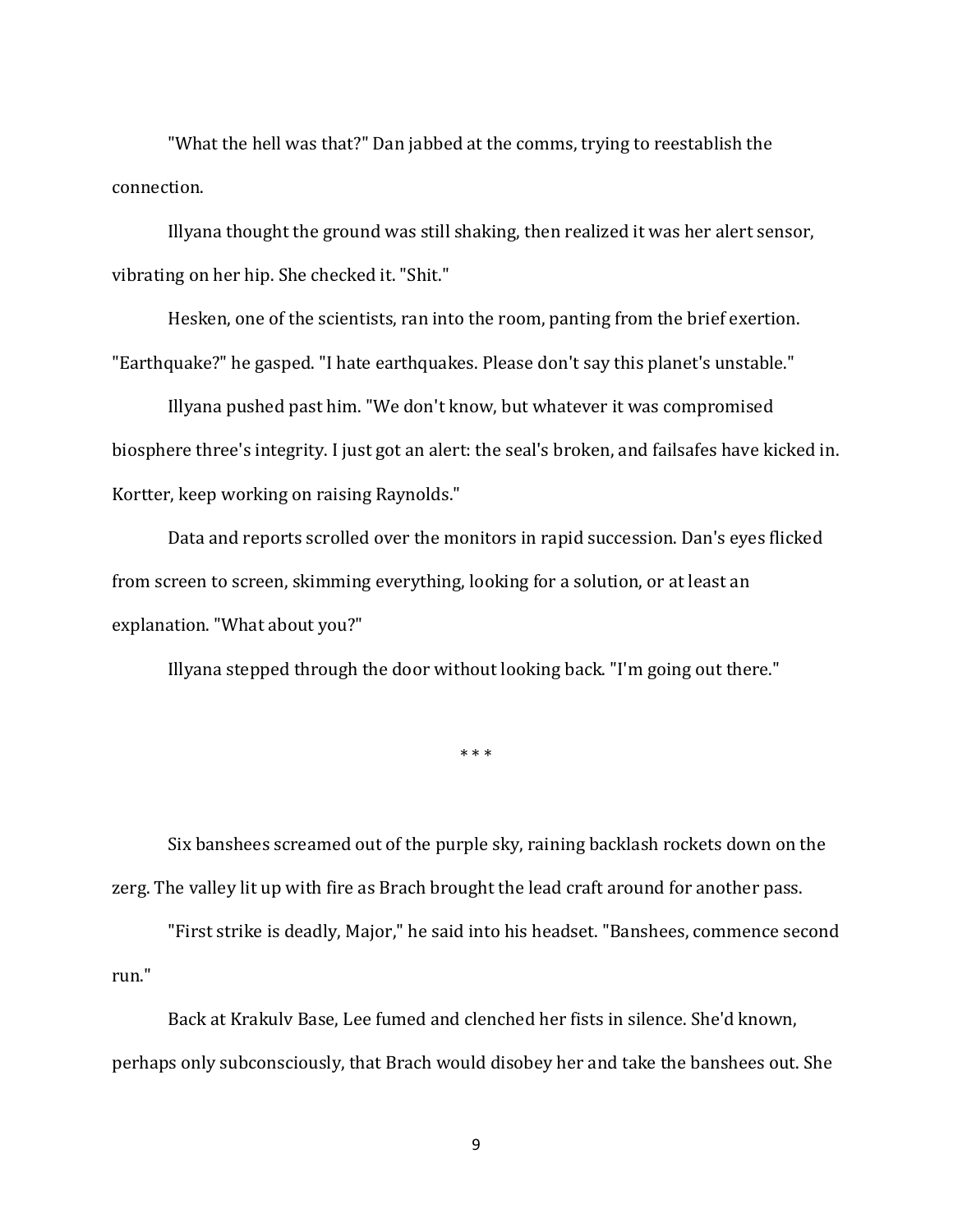knew all about the practice sorties he organized every month at lunar midnight, when he thought nobody was looking.

If they survived this battle, she might reprimand him. But that was the point  $-$  if they survived. When it was life or death, a court martial was the least of a marine's worries.

She let them go, and tasked the centcomm staff to give full tactical support. Now that they were out there, she had little choice.

Brach lined up for his second bombardment pass, arming all systems as he brought the banshee in low and level. For the first strike they'd flown in cloaked all the way from base, swooped out of the low sun, firing at the last second, before the zerg could move an overseer towards their position... and before power to the cloaking systems ran out on these old rustbuckets, which would be any second now. Lee had been right about that, at least.

So now the zerg knew they were coming. Brach had to hope they could press home quickly enough to stop zerg reinforcements from arriving before his men exited the theater.

"Fire!"

Brach swooped over the column of roaches, no longer a solid mass of carapace but broken up, gaps punched in the line by the banshees' missiles, and as more rockets blasted down into the valley, more gaps appeared —

But something wasn't right. He expected to see broken carapaces and zerg guts spread over the ground. Instead, the gaps in the roach column were just that. Gaps, as if the roaches had vanished into thin air.

Or into the ground.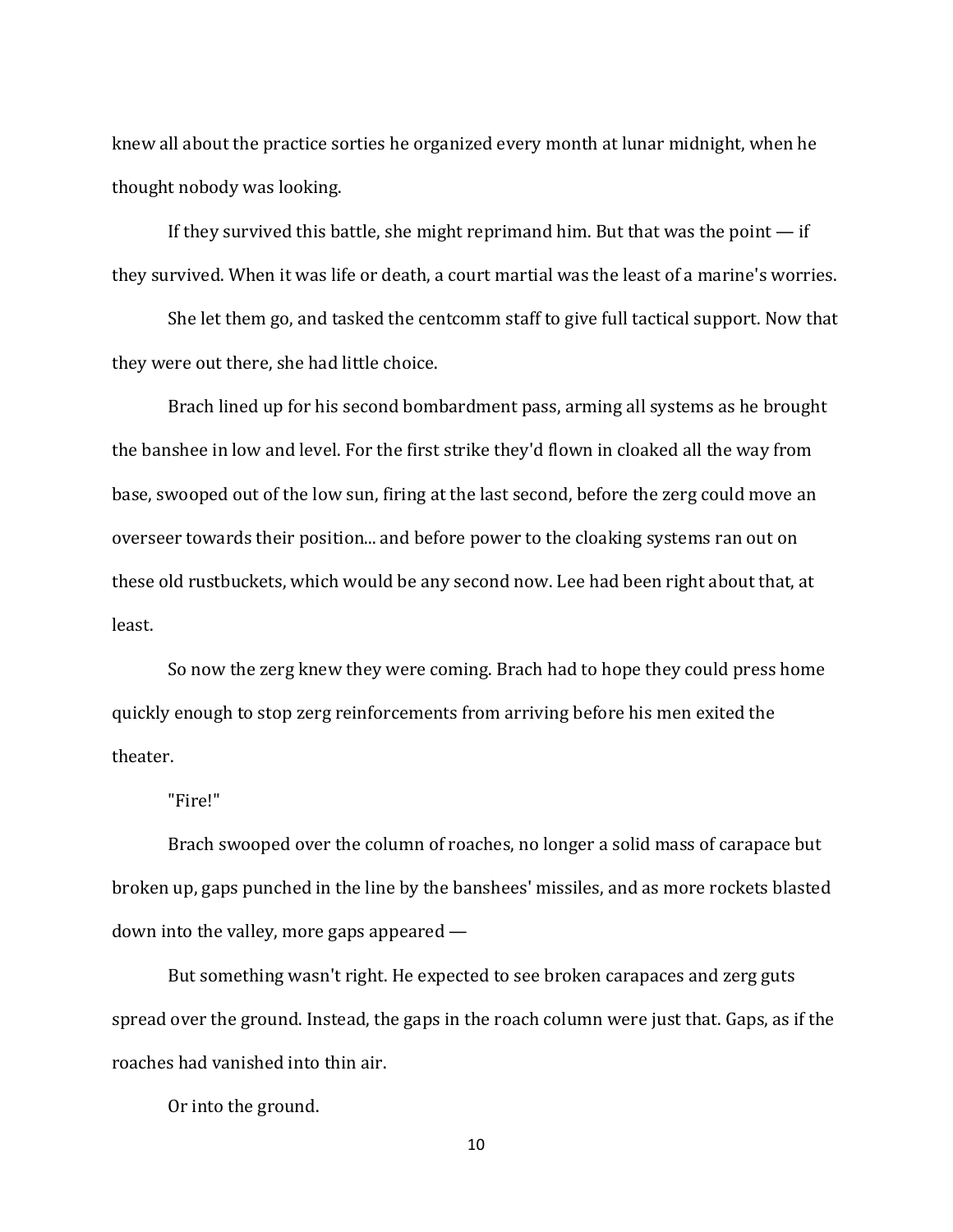Brach saw roaches burrowing into the ground, letting the dusty, cracked surface of the moon swallow them up, safe from harm. Some were injured; others burrowed as a preemptive defense. The banshees would need something more powerful than stingers to take out these particular zerg.

"Pull back from the roaches! Concentrate fire on—"

Before he could finish, a sickening thump filled his headset, and a shockwave threw his banshee off kilter. Brach yanked the stick to correct his balance and pulled up, glancing around to locate the source of the concussion, and saw the disintegrating hull of another banshee as it fell to the ground in fiery pieces. And behind it, flying through the explosion, a squadron of mutalisks.

# *"Three and high, Captain!"*

His wingman's shout pulled Brach out of his thoughts. He turned to face front and saw two mutalisks soaring down from the upper atmosphere, heading straight for him.

\* \* \*

Illyana zipped up her coolsuit and checked its status. All green. The Garxxax atmosphere was breathable, but nitrogen-rich, so she attached nasal oxygen tubes in case she ran short of breath. Next she pulled her boots tight and double-checked the seal against her suit legs. She'd neglected that the first time she'd gone into the rainforest, and had come within seconds of having a zantar slug slide inside her boot. She'd seen the effects of their acidic mucus excretion often enough on the lab monitors to know how easily it could have taken her lower leg, and she had never neglected her boots again.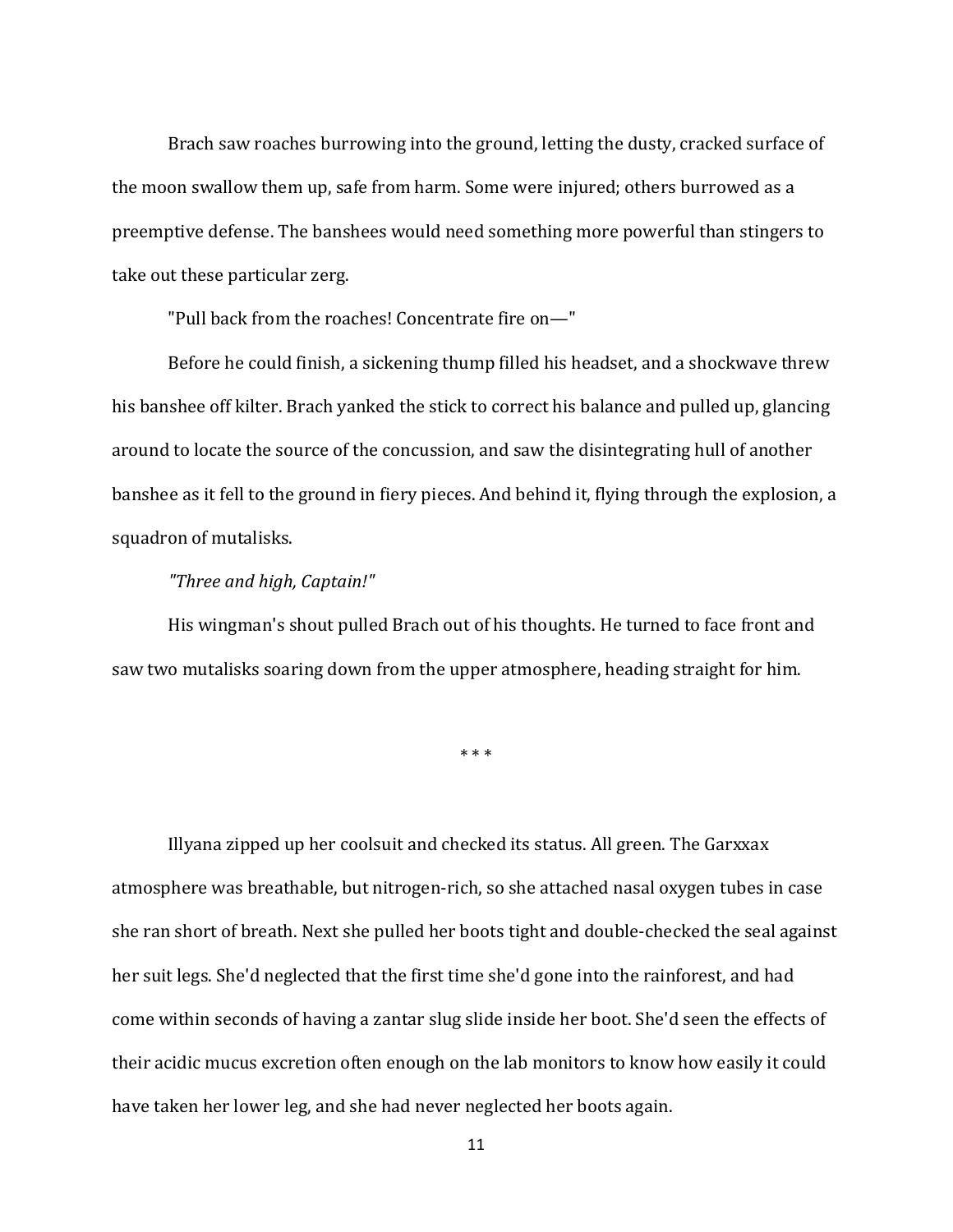Weapon. Hopefully she wouldn't need it — most of the indigenous wildlife was docile or scared of terrans — but she never went outside without a sidearm. She picked out her old P220, running a quick manual check. It was almost as old as she was, and she knew most old soldiers had moved on to newer, more powerful rifles. But the P220 never jammed, never misfired. The most powerful gun in the galaxy was no use if the damn thing didn't work.

Finally she slipped a visor over her forehead, ready to shield her eyes from the afternoon sun. Biosphere three was on the north side of a mountain, but if this was a widespread problem, she might need to check the other outposts, and some were in exposed areas for maximum sunlight. Garxxax's extreme axial tilt meant the sun could take hours to finally dip below the horizon at this time of year.

Dannion walked into the prep room. "I got through to Raynolds. Kind of."

"Don't be coy, Dan; it doesn't suit you."

He didn't reply, and Illyana realized the expression she'd initially taken for disappointment was actually fear.

"What I mean is... he's flatlined. Comms to the biosphere are still out, but I picked up a weak trace from his vitals monitor." Dan exhaled.

Illyana ushered him back out of the room. "You said the signal was weak. Maybe it's just not getting through properly. Keep trying, OK?"

"I don't think you should go. We should call for evac right now. It takes four hours for a planet-hopper to reach us out here..."

She ushered him back towards the main comms room. "It'll be fine, Dan. I know how to handle myself."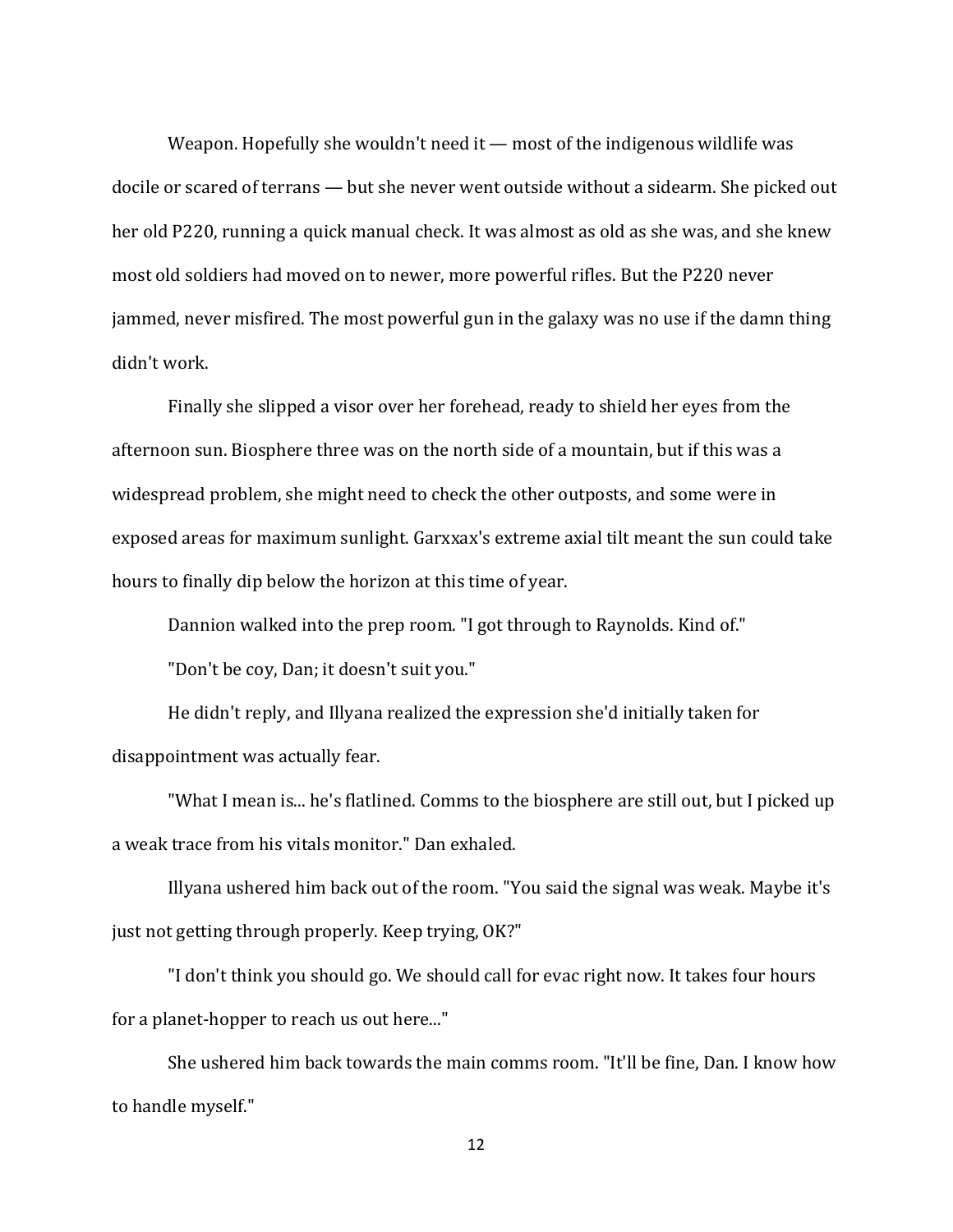The banshee corkscrewed like a drunk offworlder, weaving in all directions as exploding glave wurms filled the air it had occupied a moment before. Twenty mutalisks pursued it through the sky, spitting writhing wurms at the banshee's retreating backside as the ship wheeled and spun towards Krakulv Base. Black smoke billowed from its left side.

\* \* \*

In central command, Lee Treicher watched the scanners nervously. Her staff had run projections showing that the banshee could make it back to Krakulv defense perimeter before the mutalisks made physical contact. But the projections were rough, and allowing for a damaged turbofan made them even less reliable.

"Ten seconds to defense range perimeter, Major."

The banshee flipped into a barrel roll, avoiding a cluster of mutalisks concentrating fire on its right flank. A knot of wurms exploded together, cascading down like firework trails.

"Five seconds. Four. Three. Two..."

"Fire all cannons!" Lee shouted.

The marines manning the heavy weapons heard her loud and clear. A quarter klick from the base walls, the sky blackened with anti-air barrage fire, ripping through mutalisk flesh and wing. The banshee ducked low to avoid the tail end of the barrage.

*"Holy shit, guys, let me get inside before you light her up!"*

Brach's voice crackled through static and the muted whump of nearby explosions, but Lee heard it just fine. She hated herself for smiling, when the other five pilots he'd taken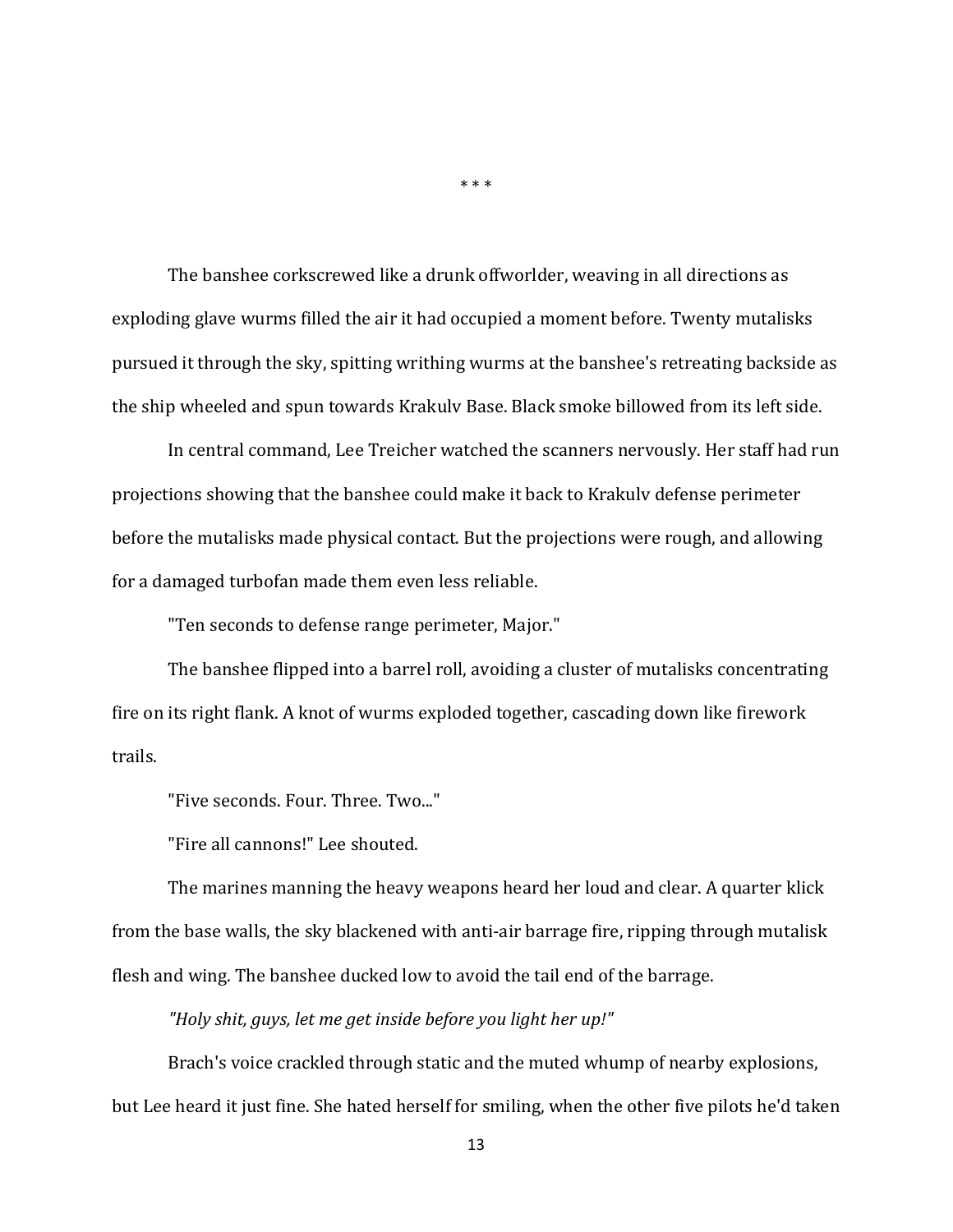out had fallen to mutalisk fire or the hydralisk backup squad that had appeared moments later. But with every passing minute this looked like their last stand, and favoritism be damned, Lee wanted her husband by her side when the shit came down.

"Report to centcomm for debrief ASAP when you land, Captain."

Five minutes later he arrived, back in his CMC combat suit as if he'd never left. But his expression betrayed a different story.

"We eliminated a couple of squadrons, Major. I estimate we've bought ourselves two, maybe three extra hours while they regroup and re-prep the ground wave."

"Was it worth it?"

Brach stiffened. "That's not for me to decide, Major. The men carried out their duty, as do we all."

Lee sighed. "And what about intel? Was there anything to indicate the zerg line of attack when they reach us?"

Brach hesitated. "Hard to say. They burrowed down into the rock like it was sand."

"Have you ever walked outside the base? Give me a shovel, and I could burrow into this moon."

He ignored her sarcasm. She didn't know yet. "And could you heal up a broken leg in five seconds while you were down there?"

Lee's eyes widened. "What?"

"I thought I'd killed half the column on my first pass. Then as I came around, I saw a bunch of them burrowing into the surface... and after the mutalisk ambush I looked down again, and I swear, so help me, almost every last roach came back out of the ground good as new. It was like I'd hit them with party streamers."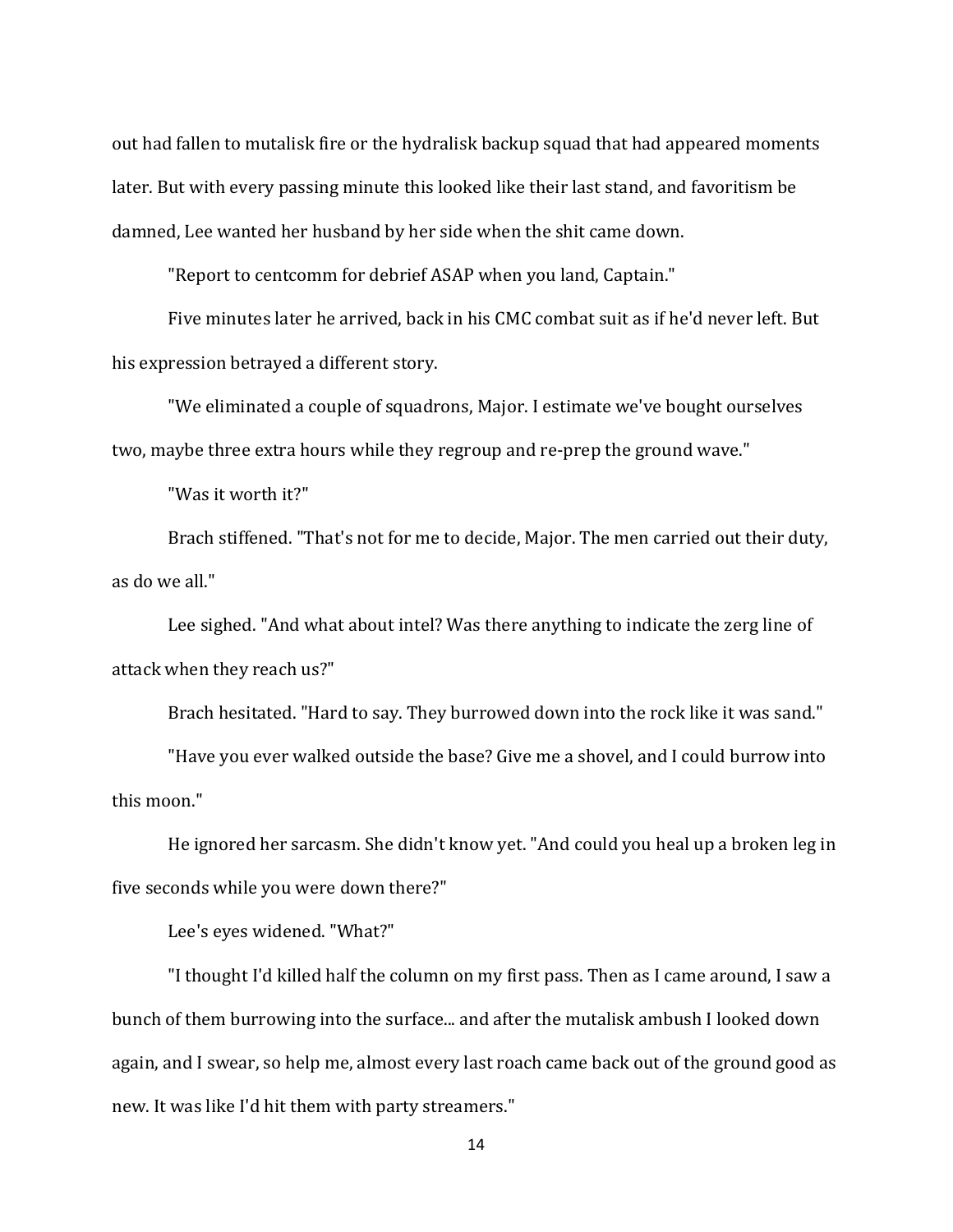Lee set her lips into a thin, grim line and nodded.

\* \* \*

*The landing had not been kind to the behemoth, and it would need time to recover. More time than the zerg it carried inside its body could survive without sustenance. Besides, there was exploring to do.*

*The Kerrigan guided them out of the behemoth's unconscious form and out into the terrain. The planet was hot, humid, mountainous, and treacherous, but these discomforts were nothing to the zerg. Many Ones, Spinebearers, Winged Ones and more swarmed through the rainforest, sweeping aside flora and fauna alike.*

*Mutalisks soared over the forest canopy to scout the location. Through them, Kerrigan saw a nearby structure in the forest. Two pale domes, and smaller buildings of metal branching off. Terran or protoss? It didn't matter. Her primary interest lay in military installations, which this was obviously not. Still, if it harbored life, it could feed the zerg. She issued a single command.*

*Attack.*

*The hydralisks were the first to smash through the dome's pale screens. Hot air and steam rushed out, and the terrans' primitive warning system flashed colored lights. The terrain inside the dome was the same as outside, but hotter, with paths of hard floor surface weaving through the vegetation. The hydralisks ignored it, surging onward —*

*A sound, a terran scream. The Kerrigan urged the hydralisks forward.*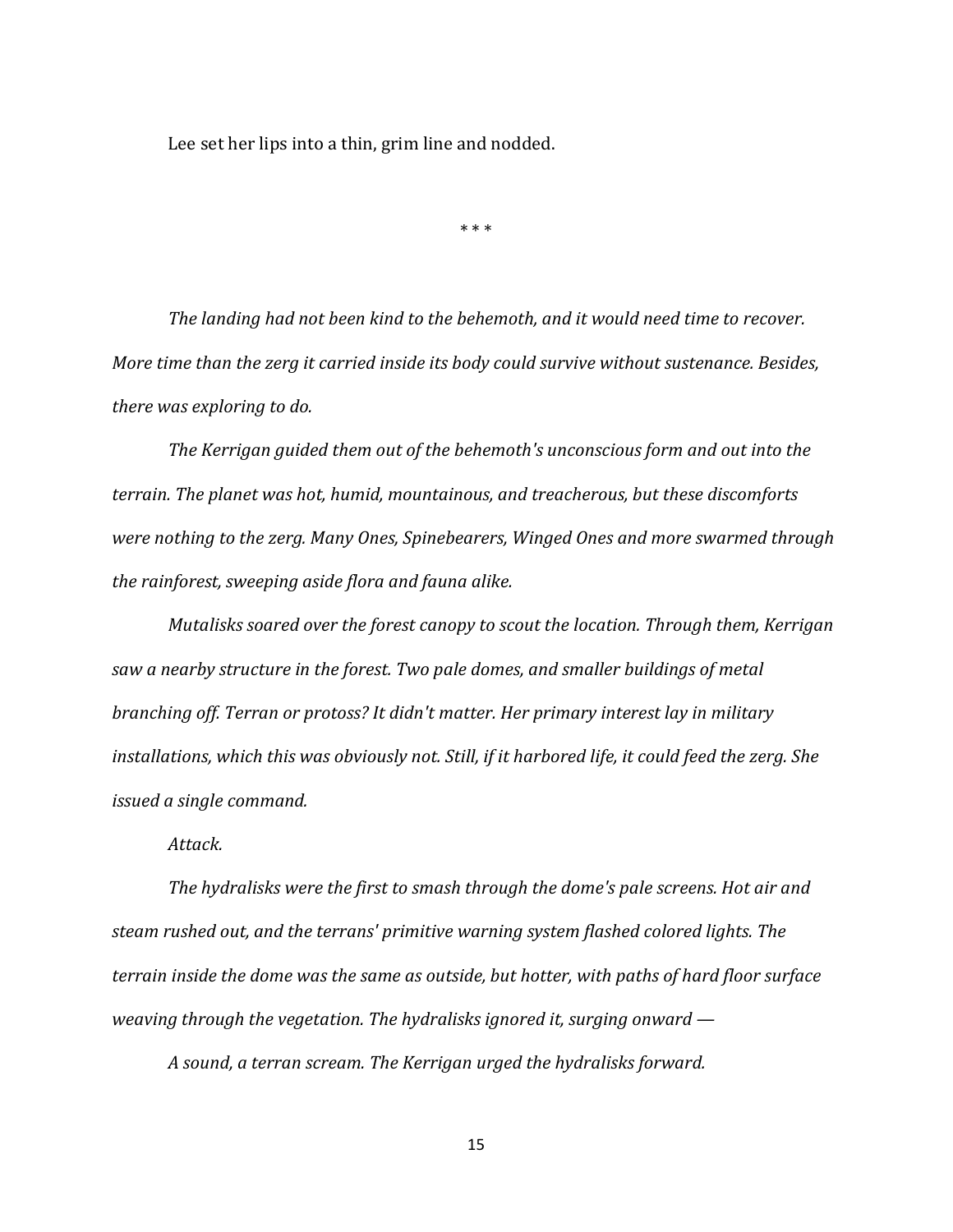*Small slug-like creatures, unknown to the zerg-mind, fell from the trees and plants as the hydralisks passed. Some latched onto the zerg, which registered pain where the slugs landed, but the Kerrigan's attention was elsewhere.*

*A single terran, standing in front of a metal door. He reeked of fear and desperation, a heady cocktail that flooded and intoxicated the hydralisks' senses. They drank of it, savoring it, and then the cocktail was drained. The only odor remaining on the terran was death.*

*Now the zerglings were inside the dome, and followed their brethren to the door. But more slugs fell from the trees as the zerglings crashed carelessly through, and more zerg registered pain, some at high levels. The Kerrigan brought them to a halt, curious that a creature as small as these slugs could injure the mighty zerg.*

*She willed some of the zerglings to examine the slugs, but they were fragile creatures and died easily under the zerg's razor-sharp claws. She moved her attention instead to the hydralisks around the door, and saw something she had originally missed.*

*More slug creatures covered the door, and the surface was pitted with holes. Some slugs lay inside the shallow holes. The dead terran wore protective coverings over his hands. A container at his feet still held several slugs.*

*The slugs could not only injure zerg flesh; somehow they could also eat through metal. This could be very useful.*

*The Kerrigan sensed unexpected movement, and through the zerglings' eyes found its source. The slugs they had accidentally killed were twitching. Those only wounded were already moving again, with no sign of damage.*

*Very useful indeed.*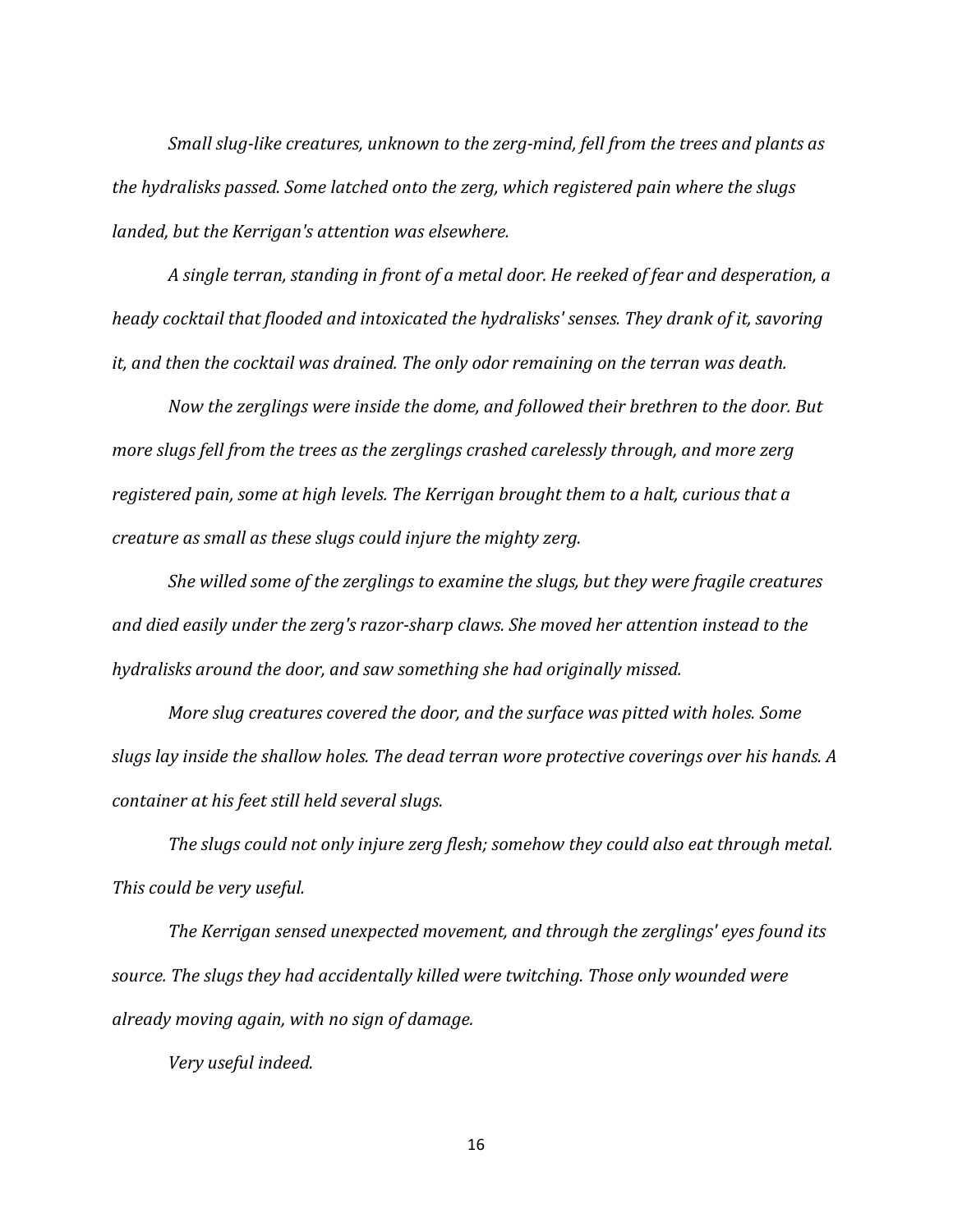"Contact from Destroyer transport evac, Major. ETA is sixty minutes."

Lee breathed a sigh of relief. Forty minutes ago, the zerg had completely surrounded Krakulv Base. Now they were pounding the walls with everything they had, including roach acid blasts, while mutalisks flew hit-and-run raids from the air. The walls were holding, and Brach was in command of repelling the mutalisk waves with batteries of anti-air cannons. But Lee knew it was a matter of when, not if, the zerg breached the moon base.

Sixty minutes. If the walls, and the cannons, held for that long, she could get the rest of the marines off-site, with total casualties of less than thirty percent. Far better than her estimate after the first attack.

The mutalisk raids held off for the moment. Lee turned her attention to the exterior feed from the walls, punching it up on the main console. The zerg's relentless battering had damaged many integral wall systems already, and the feed was barely more than static and artifacts. She squinted, trying to discern movement and shape through the fuzz. There were the zerglings; there were the hydralisks and roaches...

She saw something, or thought she did, that made her heart skip a beat. She scanned back thirty seconds and saw it again. Scanned forward to live feed, and there it was again. And again.

She drew breath to relay what she'd seen to Brach, but the captain's voice came over her headset before she could speak.

*"Lee, something's happening on the ground! It's hard to make out... Krakulv is negative for seismic activity, right?"*

\* \* \*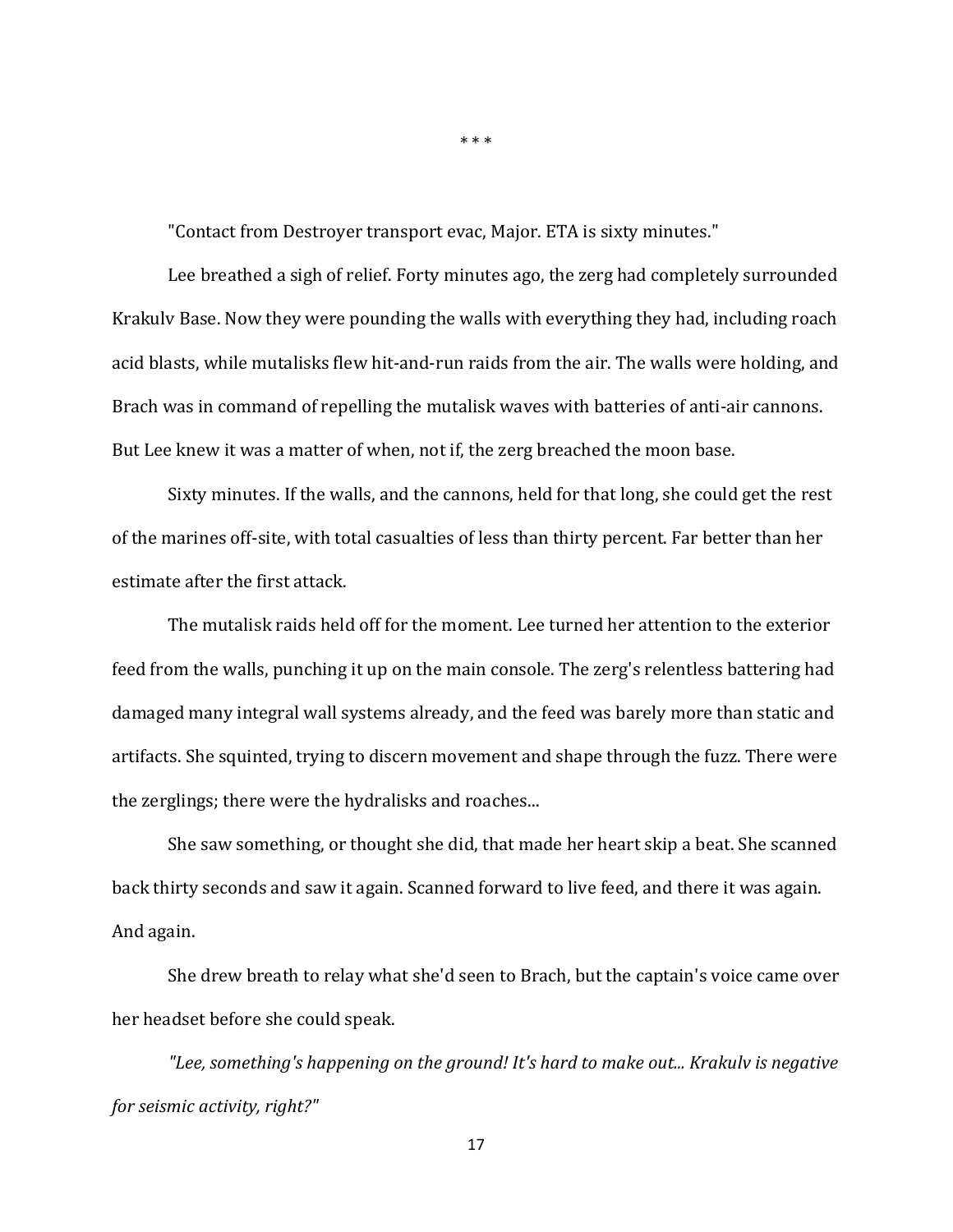"That's not an earthquake, Brach. I just saw it on the feed."

Lee reached for the red alert signal on the console, then remembered it had been running since dawn. She touched her headset and broadcast to all hands.

"Attention, all units. The roaches are tunneling under the walls. Repeat, roaches aren't just burrowing; now they can move underground, too! All non-gunnery hands to the courtyard, immediately!"

The internal feeds showed marines running from all over the base, making for the courtyards. Then Lee remembered what Brach had seen in the valley.

"Use heaviest weapons only and confirm kill shot. I repeat, be one hundred percent sure of total kill! These bastards heal real fast, so do not settle for injury! If they burrow, grenade them as they go down!"

As the marines poured out into the courtyards, C-14 "Impaler" assault rifles armed and ready, the first roach burrowers broke the cracked moon soil inside the walls. The base lit up with gunfire as Lee's troops took the battle to the zerg. The roaches retaliated with acid blasts, and powerful chitinous limbs that ripped one marine in half while she watched. Another fell as a roach erupted from the ground beneath him. She watched him struggle as it dragged him down, and got only a grim satisfaction when earth and carapace showered out of the hole. The marine had set off a grenade as a last resort.

Ten minutes later, the battle wasn't going well. The roaches were big and well armored, and they regenerated wounds as fast as her marines' Impalers could deal them. She counted five roaches dead, but at the cost of thirty marines and counting. Her men tried to keep their distance, but with roaches literally erupting from the ground beneath them, there was nowhere to hide.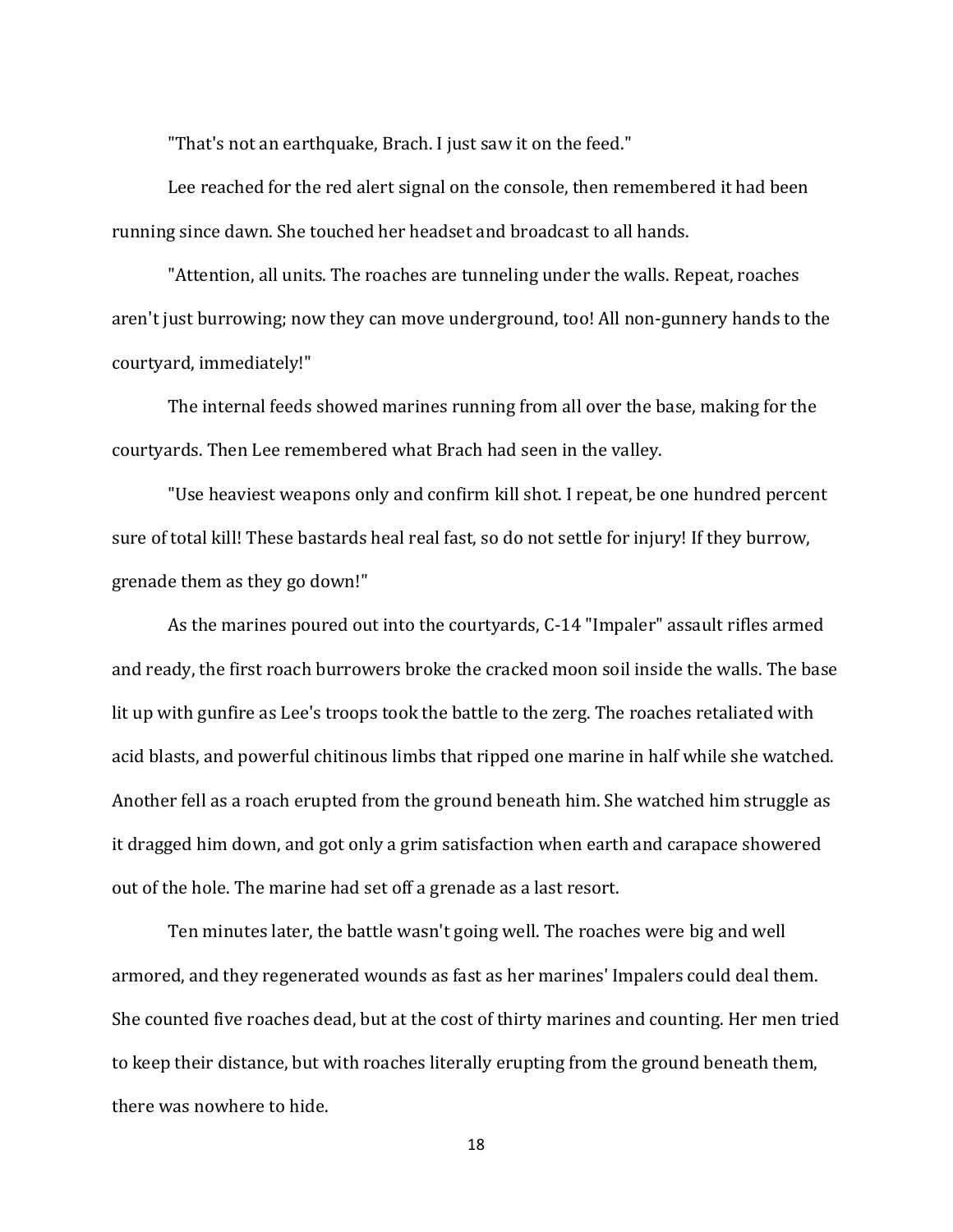And then the roaches turned around.

Lee hoped they were retreating, preparing to burrow back under the walls, but then she realized getting the roaches inside the base was only stage one. They'd been unable to break through the base walls, reinforced against all but the strongest attacks from outside, backed up by automatic sentry weapons. But here on the inside there were no sentries, no buttresses. Just thick slabs of neosteel, which the roaches now assaulted with concentrated streams of acid blasts, three roaches focusing on each single point of attack. The marines hit them with Impaler volleys, but other roaches moved between them, acting as living shields to protect their fellow zerg.

The mutalisks held off, probably waiting for the roaches to finish their breach. It was what Lee would have done. But that left her with a weapon, and a hard decision to make. She took a deep breath.

"Brach, take the gyro restrictors off the anti-air cannons, and focus fire on the roaches."

### *"Say again, Major?"*

"Point them down, dammit! They're the only guns we have big enough to take them out before they break open the walls!"

*"Our guys are still down there!"*

"I know!"

Brach cut the comm link.

Lee waited, powerless and impotent as the roach acid slowly broke down the base walls, molecule by molecule. Section 4D was falling fast.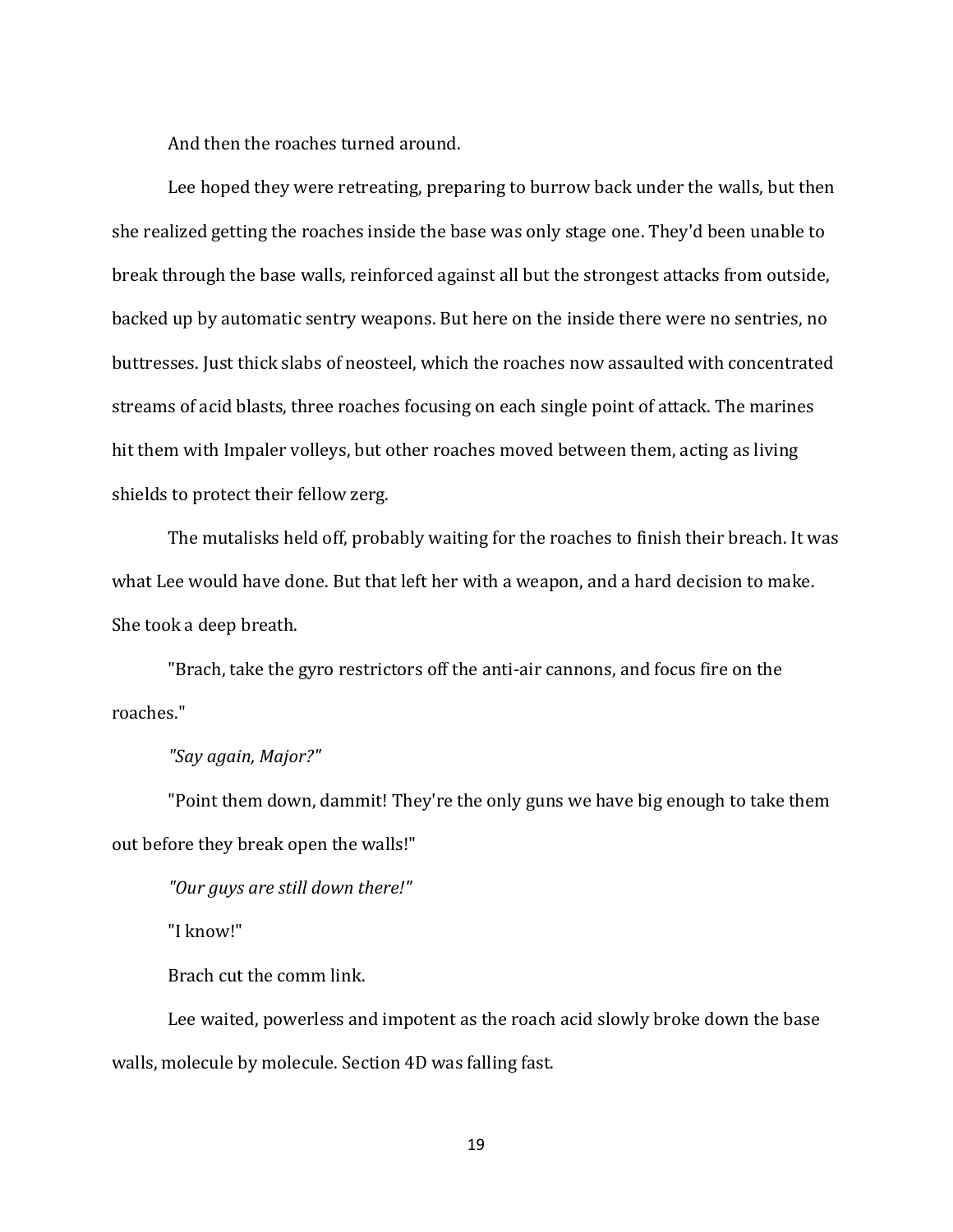A deafening barrage of anti-air fire blasted down into the courtyard, tearing into a group of roaches. The impact splash blew three nearby marines back, arcing through the air.

*"Everyone fall back! I repeat, keep your distance and do not engage!"* Brach's voice cut loud and clear over the all-hands comm as anti-air cannons continued to rip through the courtyard.

Lee scanned the wall status as her staff shouted out reports.

"Section 8C is falling!"

"3B at eighty percent!"

"4D is gone!"

*"Loud and clear! Focusing on those areas now!"*

More cannon fire blasted the courtyard, concentrating on roaches attacking the weakest spots. Where sections of the wall had already been breached, Brach moved the fire from the courtyard to the hole itself, ripping into zerg as they swarmed through.

Now the mutalisks began attacking again, drawing fire away from the ground as they swooped through the air, unleashing a torrent of wurms at the marines below.

Lee checked her chrono. Forty minutes.

\* \* \*

Illyana and Dan entered comms together. Dan set to work trying to strengthen the signal from Raynolds's vitals monitor, breathing fast as he punched buttons and tweaked configurations.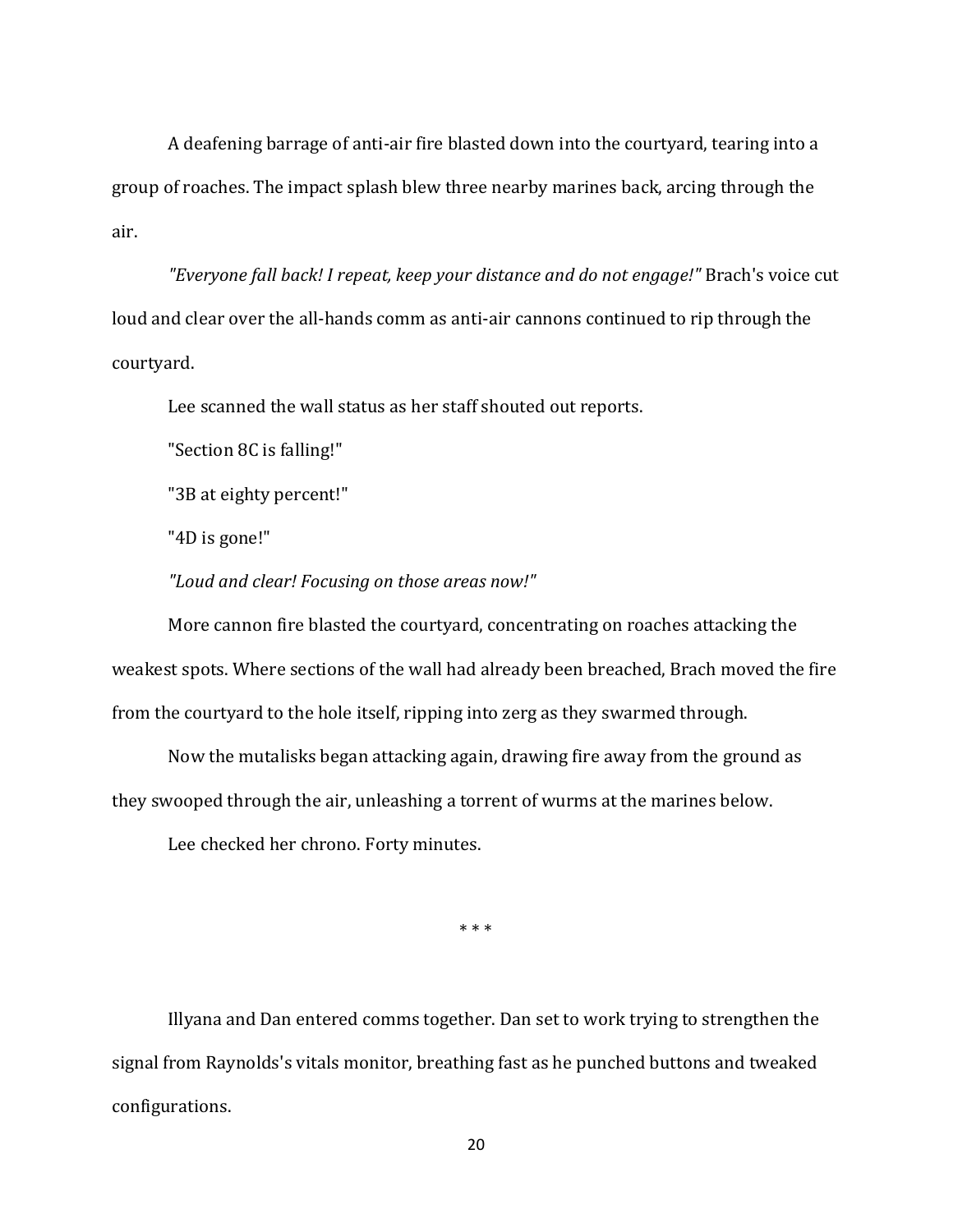Illyana called up the Extra-Vehicular Assistant console and activated the warm-up sequence for one of the jungle jeeps. They were modified mohicans, but Dr. Callins — chief project scientist, and head of biomorphology — had called them "jungle jeeps" on the first day. Illyana wasn't sure if this was hilarious to scientists, or they were all just sucking up to Callins, but regardless, the name stuck.

Dan looked up from the console. "What's that noise?"

Illyana turned, trying to pinpoint the sound, before realizing it was coming from her coolsuit pocket. Her alert sensor was vibrating again. "Oh, no..." She checked the status. "Sphere six is compromised."

"That's the nearest one to three, heading west. Was there anyone...?"

"No, only number three was manned today, thank God. What the hell is going on?"

Dr. Callins rushed into the room. "Kortter, did you screw up the signal? My entire monitor bank to sphere six just went offline!"

Callins had the typical short temper of a scientist. Illyana stepped between him and Dannion to defuse the inevitable argument they would have. "It's not our doing, sir. Six has been compromised, just like three."

"Then what the hell are you standing around here for? Get out there and fix it!"

"That's what I'm about to do. If you'd just calm —" Still in her hand, the alert sensor buzzed. "And now we've lost sphere one."

"What?!"

Illyana ignored Callins and called up the outpost map. The biospheres were arranged in a rough circular pattern, each between ten and twenty klicks from the central base. It was close enough to reach them with relative ease, but far and wide enough to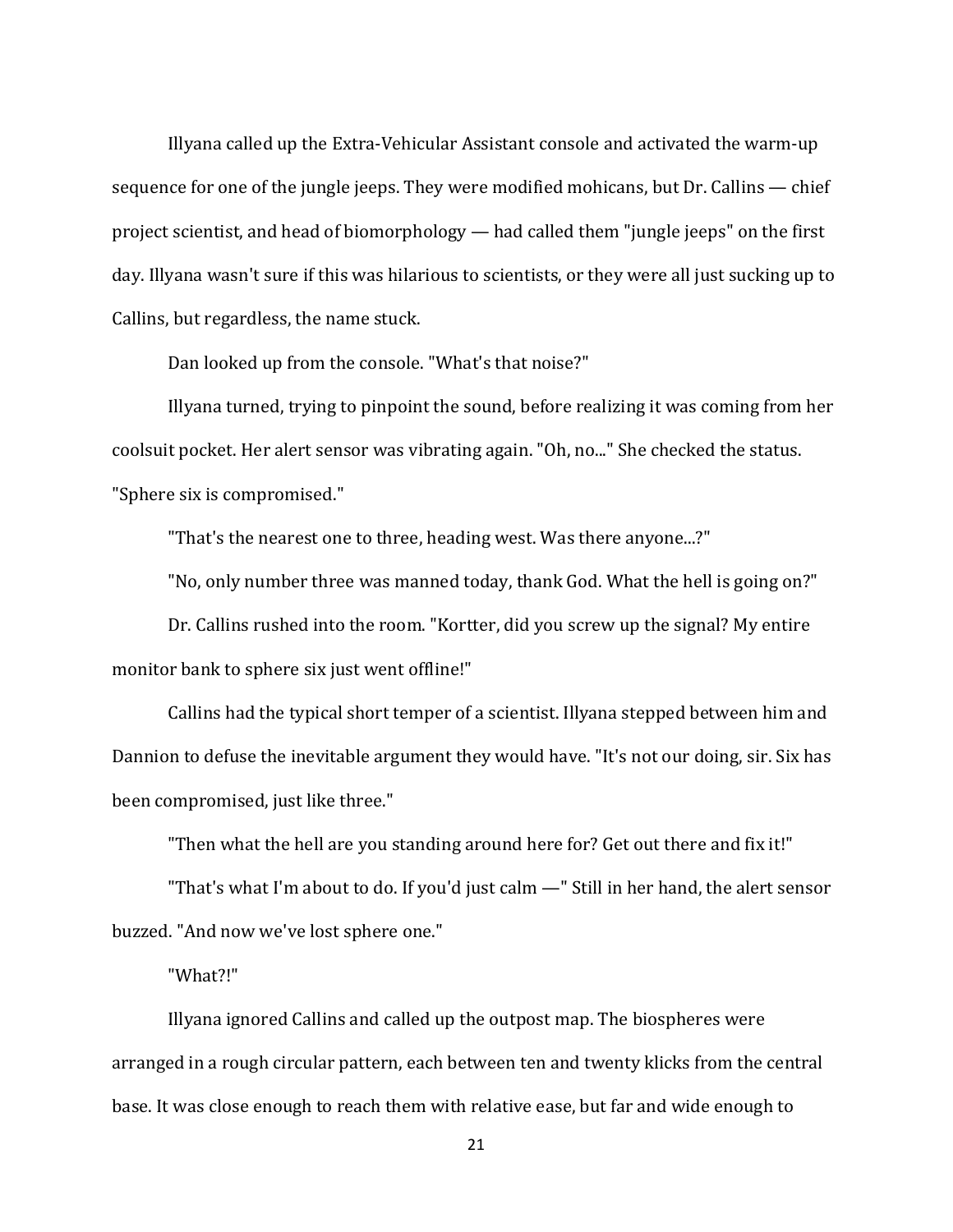ensure a good variety of environments. Sphere three was roughly northwest from their position. Six was west of three. One was southwest of six...

"Dan, look at this. You were right: they're falling in order. Counterclockwise, circular."

Dannion's expression told Illyana he'd much rather have been wrong. "Order of what, though? There's no reason the spheres should fail in sequence. They're autonomous, with dedicated parallel systems. The only connection they share is us."

Illyana looked at the order again and recalled Raynolds's words: *Like the lights just went out.*

"Sound full alert. Dan, call for that planet-hopper. Dr. Callins, please assemble your staff and ensure all evac prep is carried out. You have four hours."

Callins protested, spluttering, "What —? But... you can't —" She shooed him out of the room, still protesting. Illyana knew she was the least-respected member of staff on the planet, but security technically outranked non-combat personnel, so he could suck it.

Dannion's fingers hovered over the console. "Illyana... don't go out there. Please."

She smiled sadly. "Dan... there's nothing I'd rather do than stay here and just wait for evac. But I can't. It's my job." Deep down, even after the horror and trauma, Illyana Jorres was still a soldier. A marine. And she couldn't just stand by while... while...

She didn't even want to think of the word.

\* \* \*

*"Krakulv Base, this is the marine Destroyer* Victory*. We have visual; please respond."*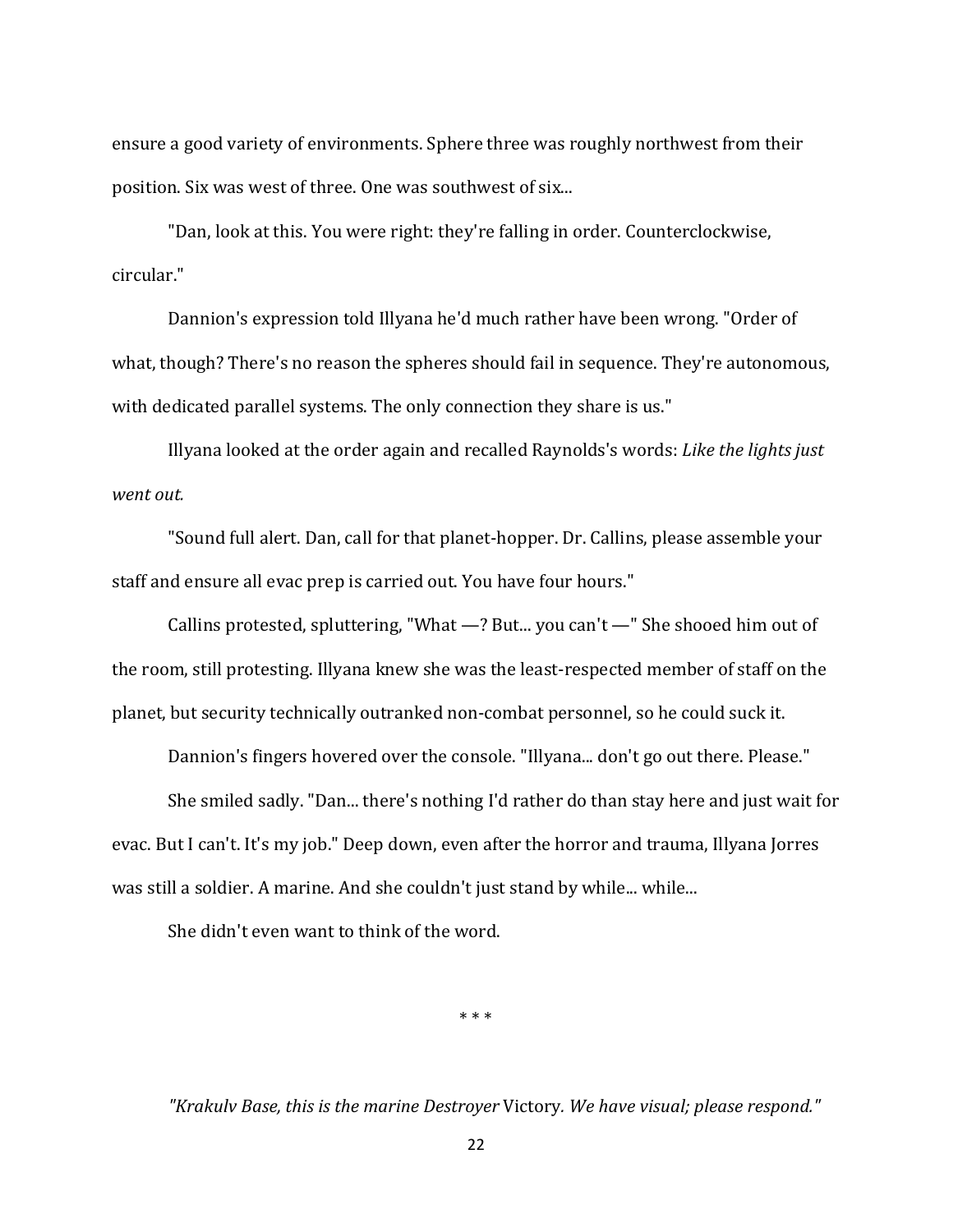Five minutes ahead of schedule. Lee switched her headset to the outbound channel. "*Victory*, this is Krakulv Base, Major Lee Treicher speaking. Good to hear you. We're just about cooked down here. I have approx one-zero-zero to one-five-zero survivors for evac; please advise."

"Looking kind of crowded down there, Major. Can we land a Destroyer in your bay?" Lee swore under her breath. Krakulv hadn't been designed to handle a ship the size of the *Victory*. Nobody had thought it would be necessary. "Negative. Can you set down outside the walls?"

*"Negative back at you. There's a blanket of zerg for half a klick in all directions."* "Did you already pick up our medivacs?"

*"Affirmative, all present and accounted for."*

"Then listen up. We have one medivac remaining here. Send three more down empty, then move into position over the base and give us air-to-surface artillery fire to buy us time."

The line went silent. Lee knew the ship's captain would be weighing her suggestion, but it was the only sensible option. Even a basic Destroyer like the *Victory* was loaded out with enough artillery to make the zerg think twice, and had enough armor to withstand counterattacks.

The line crackled back to life. *"Copy that, Major. Sounds like a plan. ETA to firing position is three minutes. We'll launch the medivacs from there."*

Lee spent the next three minutes coordinating her marines. She directed injured troops to the base's remaining medivac, and ordered everyone else to fall back inside the building. Then she sent the remaining centcomm skeleton crew to the medivac bay. They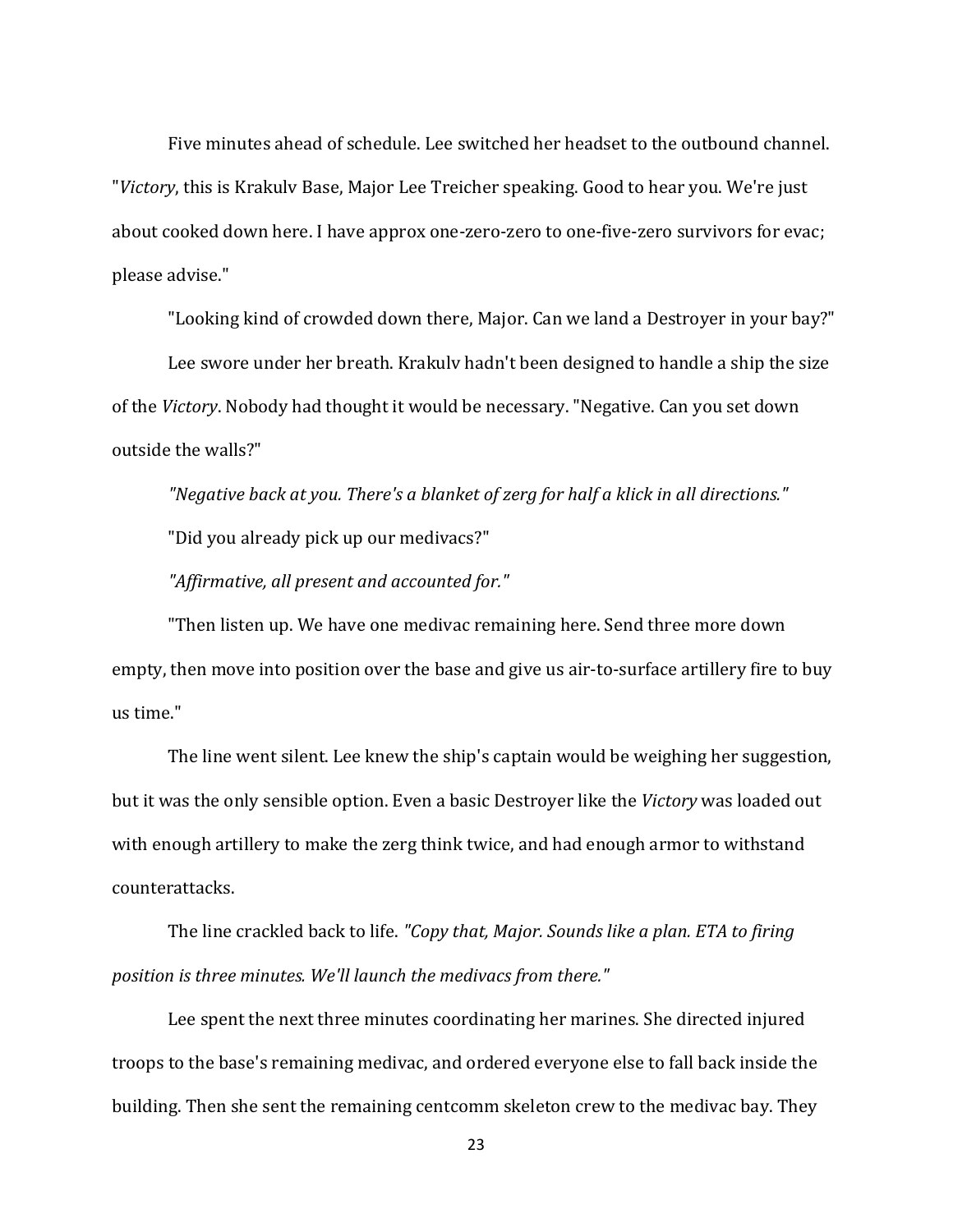argued, but backed down when she hit them with that cold glare that worked so well on Brach. They filed out... and ran into her husband, pushing his way through in the opposite direction.

"Lee! Come on; let's go!"

A green light on the main console signaled the medivac pilot was ready. Lee opened the hangar blast doors. "You go ahead, Brach. I'm staying until final evac."

"This is final evac! The Destroyer's leveling into position. This base is not a starship, Lee, and you're not the captain! You don't have to go down with it!"

"I don't intend to. But we can't risk the zerg getting our intel, and there's no time to wipe everything."

"So set the self-destruct nukes, and let's go!"

"It's not that simple. Too short a timer, we might take out the *Victory* and everyone on board. Too long, and the zerg could have cleared out with everything before the nukes are even primed."

"Then what do you suggest?"

Lee looked down at the console. With the marines retreating, the zerg were already starting to breach the outer sectors of the main building. And roaches would make short work of the bulkhead blast doors, including the one here in centcomm. She turned to Brach and smiled. "Remember how I argued about bringing the trophy cabinet?"

"Yeah..."

She stood on tiptoes and kissed him on the cheek. "Well, now you're a genius. Here's the plan..."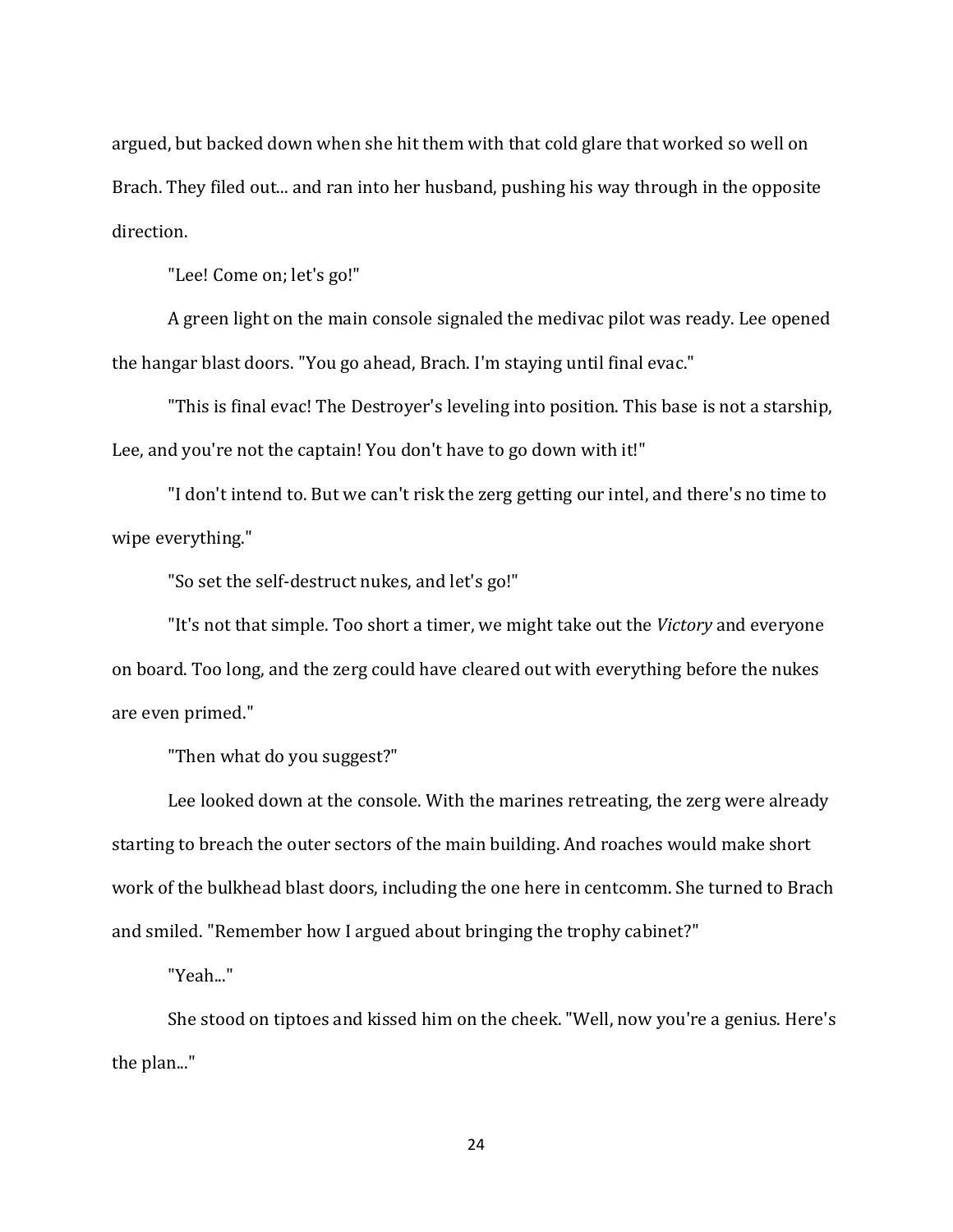The jungle jeep rattled over rough ground, crashing through the rainforest's undergrowth as fast as Illyana dared drive. Vines and creepers smacked the windshield, breaking and falling away while insects and small primates scattered out of the jeep's path.

The shadow of the mountain turned the afternoon sun into a twilight glow, but she made out the biosphere ahead, a hundred meters higher up the mountainside. From here it looked OK. There might be fine mist rising from one of the domes, but this was a humid environment. She'd seen steam rising from bare rock out here at times, just because of the rainforest's heat.

Illyana turned the jungle jeep back onto the dirt track. She was close enough now that it would make little difference, and trying to drive up the side of a Garxxax mountain in a mohican was just asking for trouble.

She reached the base and parked. Something was definitely amiss. The base was completely dark, no sign of power or life at all. Cracks spidered up the geodesic shell of the nearest dome. The main entrance door had been ripped from its frame, battered and discarded on the forest floor, and inside Illyana saw only devastation.

The central hub looked as if wild animals had rampaged through it, mindlessly destroying equipment, consoles, and furnishings. Tangled power wires fizzed and popped, poking out from wrecked panels. Floor plates were smashed, as if broken by the pounding hooves of a beast herd. Was there some native life on the planet they were unaware of? Some enormous beast that could stampede through a structure like this?

\* \* \*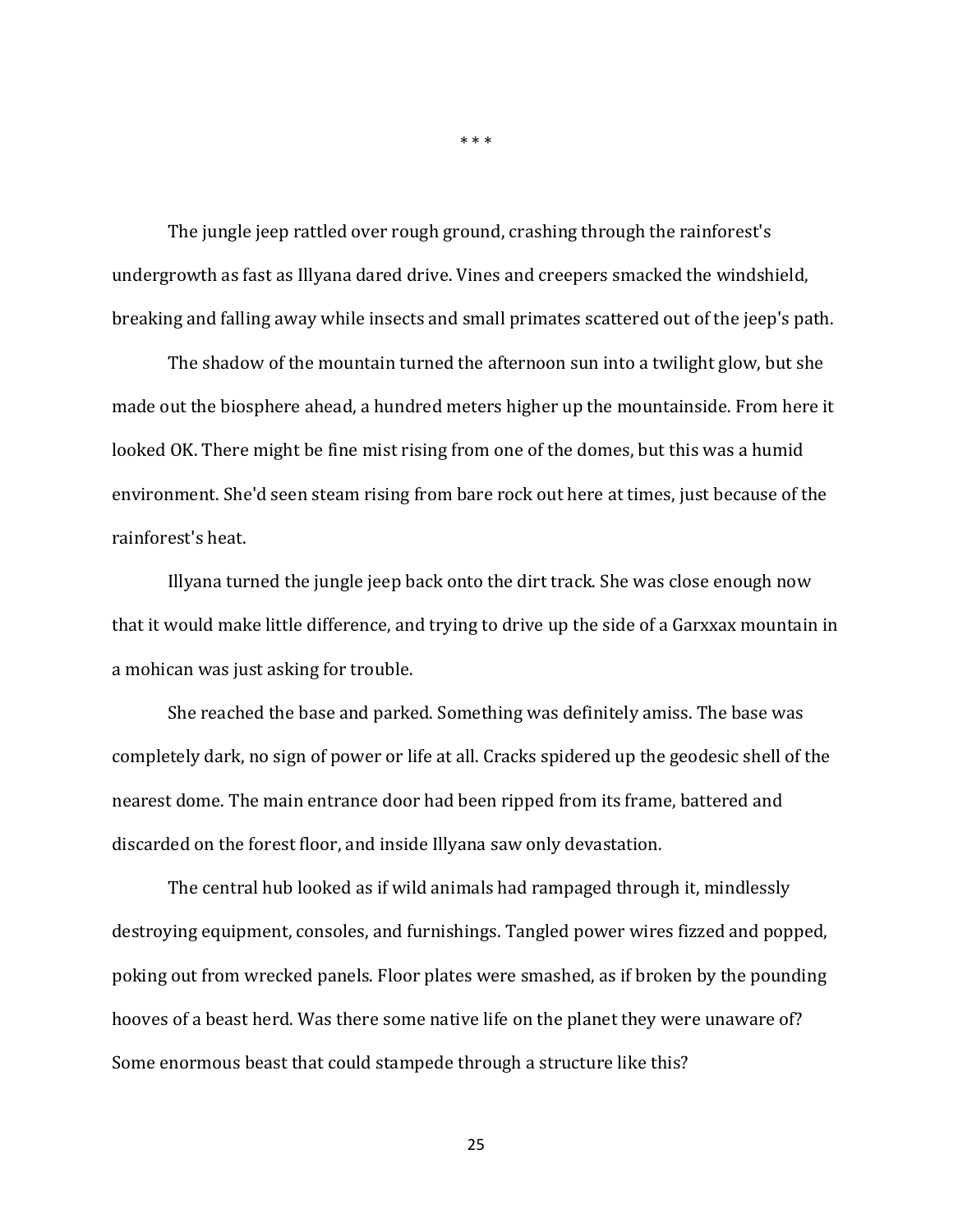She opened her comm. "Kortter, this is Jorres. I'm at sphere three, and it's bad. Almost total destruction."

Dan's response was filled with static. *"Just about read you, Jorres... You all right? Sound... damn thing. Comms are failing... out there?"*

"I'm fine," she lied. "Just tell me you called that evac."

*"Affirmative... before you even left... ninety minutes... come back."*

"It's OK; I read you. Static like hell, but I read you."

*"No, dumbass... come back! Four more spheres... happening... get off this rock!"*

Four more spheres down. And she'd bet her savings they were still falling in that circular pattern. A pattern that was, slowly but methodically, surrounding the central base.

Illyana reached the airlock to the main sphere. Every sphere had one, to maintain its ecosystem's integrity. The doors were set to lock automatically if a sphere was breached, but she punched in a security override code, holding her breath.

The door unlocked with a heavy metallic sound. At least those systems were still operating. The metal handle was hot, which she figured was down to the environment controls' being screwed until she remembered where she was.

Biosphere three was researching two indigenous life forms. One was a tree whose vines bled a weird sap that stuck to neosteel like glue. They were trying to figure if they could use the stuff as a neosteel-strengthening agent. The problem was, the sap was also seriously flammable. All it took to generate a fire was a single gunshot... or, they had discovered, a chemical incendiary reaction to the second dome's inhabitants.

The zantar slug was just a few inches long, but excreted a highly corrosive mucous when threatened, to deter predators. The mucous could eat through neosteel... and ignite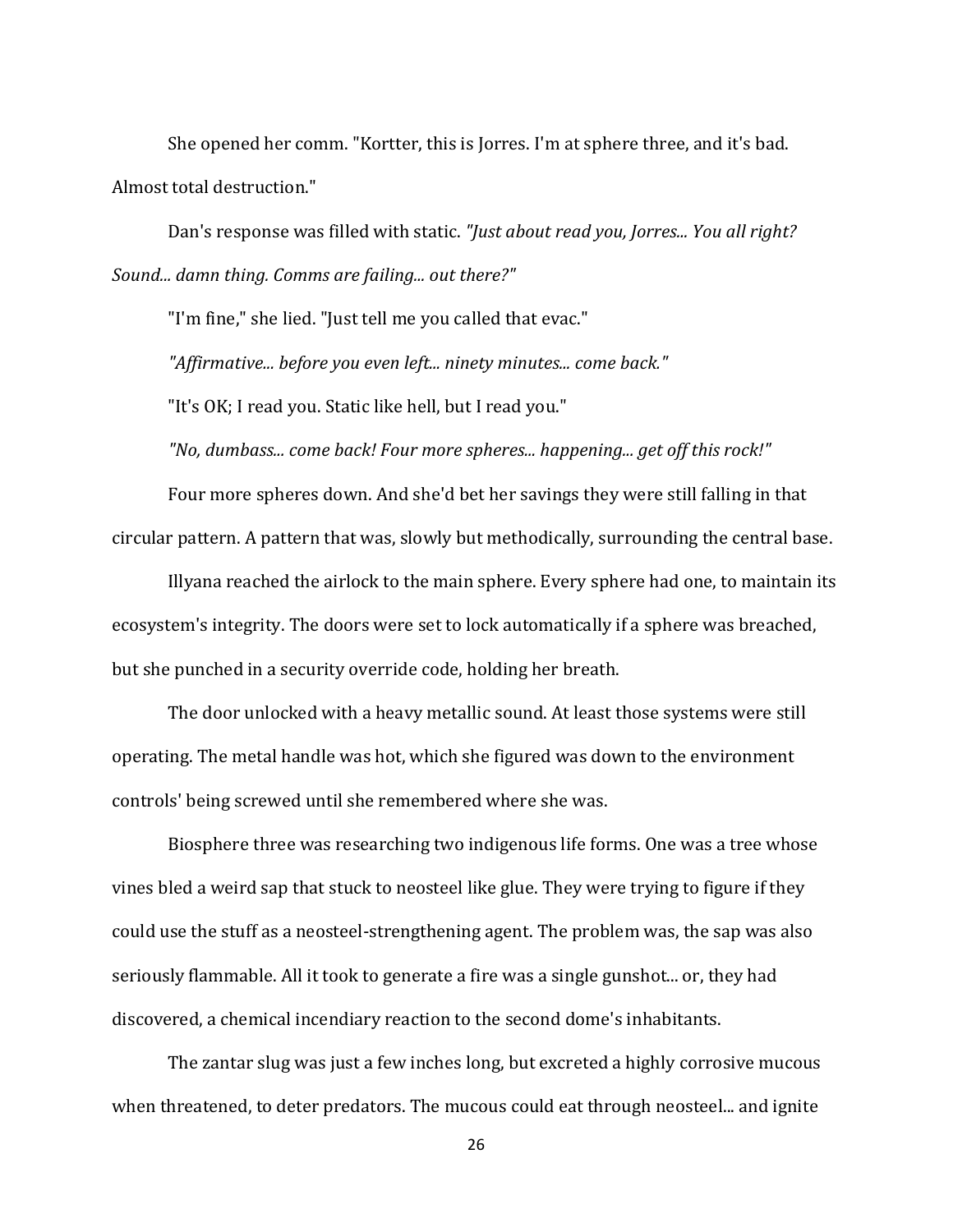the sap if they touched. In nature, the slugs and vines lived at opposite ends of the continent. But time and chance sometimes brought them together, generating an explosive reaction that made Raynolds, a chemical biologist, very excited. He once joked that Garxxax's tropical storms were all that kept the planet from burning to a crisp. But in the artificial biospheres, they could control and examine the reaction in safety.

The next problem was catching the slugs. They weren't intelligent per se, but they had enough survival instinct to get the hell out of the way when endangered. Evidence of this was found on the planet's rainforest floor, where clusters of tiny sinkholes hinted at groups of zantar slugs that had burrowed underground.

Raynolds and his colleagues were trying to decode the makeup of the mucous that allowed the slugs to carry it without being harmed by its corrosive properties. The mystery seemed to be connected with their strange metabolism, which meant they healed outrageously fast. Hesken had once shown Illyana video of a slug being all but sliced in two, then stitching itself back together and moving on as if nothing had happened. On the video it had taken less than a minute, and she'd asked Hesken what the frame rate was. He had laughed, and said it was real time. No time-lapse recording required.

Now Illyana looked around at the devastation in the sphere, and wondered what could have gone wrong. The vine sap ecosystem was all but razed to the ground. The sprinklers had kicked in and saved some vines, but not before the fire's heat had cracked open the dome above.

The floor was littered with the charred bodies of slugs. She assumed they were casualties from Raynolds's experimental stock, freed when their jars and cages burnt.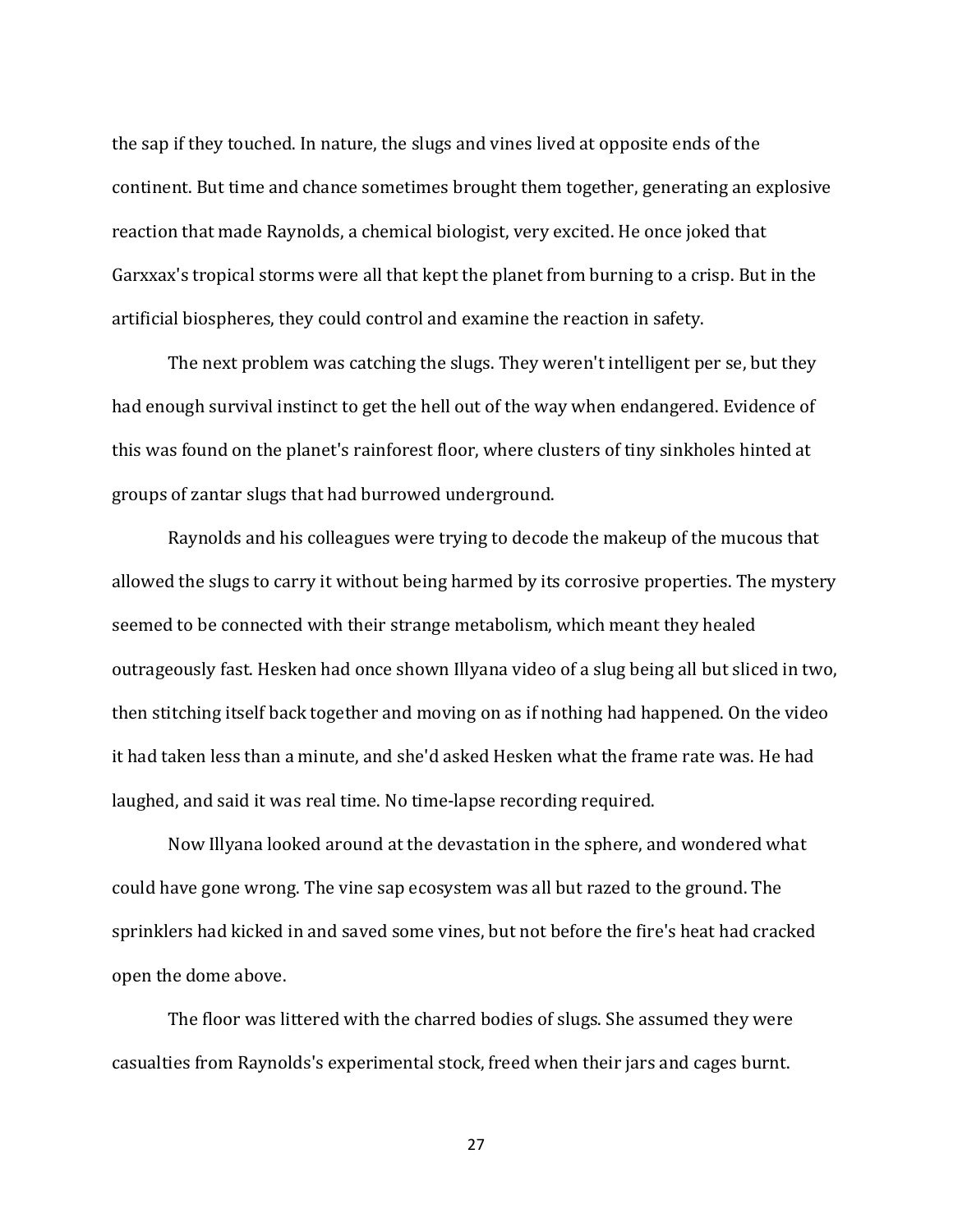She realized how wrong she was when she brushed past a vine, and a shower of zantar slugs fell on her from above. She was lucky — none of them touched her head, visor, or oxygen tubing. But several landed on her right arm, and reacted instinctively before she could brush them off. Some landed on vines, setting the sap alight. They shriveled and fell while the fires burnt themselves out quickly, with nowhere left to spread.

The back of her hand burned as hot as the flames. A searing pain crept up her forearm, and she realized they weren't just on her hand. The hand just had more nerve receptors to register the pain.

She ripped off her glove, frantically tore the coolsuit arm away from its shoulder, and stared in horror. Patches of skin on her hand and arm smoked and hissed as the slugs' acid settled into her flesh. On the floor, the fabric of her coolsuit arm and glove melted like ice. The mucous even ate into the sections of neosteel plating that had covered her major muscles.

Illyana cried out. The pain was like nothing she'd ever felt, not even in the war. Worse, it wasn't even an enemy-inflicted wound, but a mishap that was ultimately her own stupid fault. She felt like a rank amateur, and cursed her stubbornness. She should have listened to Dan, stayed in the central base, and helped prep for evac.

But she hadn't. And that same stubbornness kept her moving, drawing her P220 with her left hand. Somehow, the slugs had gotten free in here, lit up the vine sap, and razed the ecosystem in this dome to the ground. But how?

She backed out into the destroyed hub. The slugs and sap fire certainly hadn't caused all the damage in here. So what had? She walked down the second corridor to the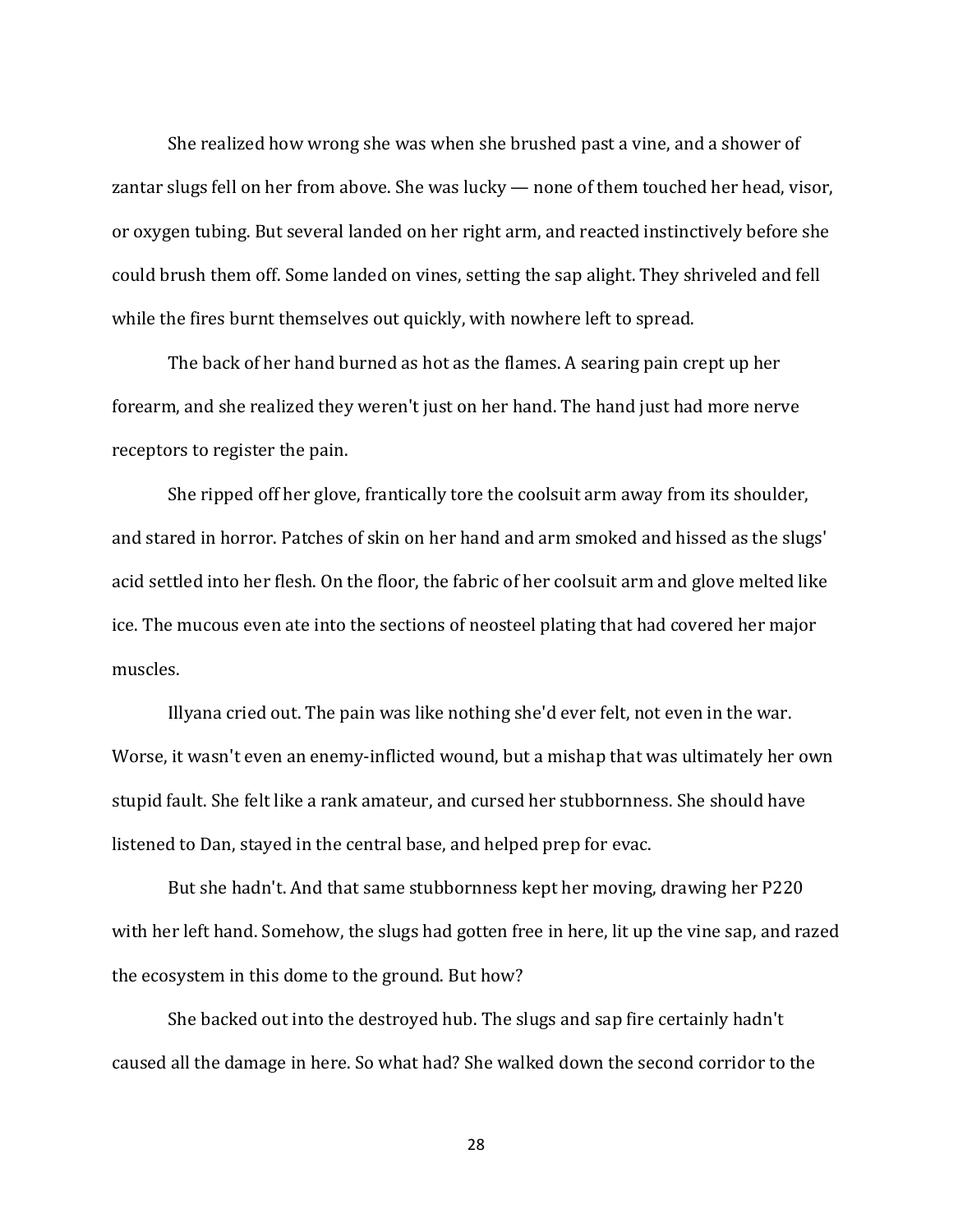slug dome, and found the answer to her first question. The airlock's inner door had been torn from its hinges and lay on the floor, bent and battered.

It was pockmarked with holes, and lying there on the ground, it resembled one of the sinkhole clusters outside. The slugs had attacked it for some reason.

Many possibilities ran through her mind, and she raised her pistol as she stepped through the doorway. Her right arm, what remained of it, no longer hurt. Just a dull ache. Either she was going into shock, or her brain had somehow shut off the receptors to that part of her body. Regardless, it was a bad sign. Even if she made it out of here, her arm would be useless. She wondered if the company would buy her a cyberlimb as compensation.

She heard a hollow, cynical laugh from somewhere, then realized it was her own. She was burning up. The coolsuit's temperature controls had shut down when she'd ripped the arm off, breaking the seal, and now sweat ran down her face, stinging her eyes.

Her mind focused with remarkable speed when she almost tripped over Raynolds's body inside the doorway.

He was unrecognizable, torn and shredded to a pulp. But it was a human body, fallen probably at the spot where he'd spoken his last words, that call to base Illyana had overheard while talking to Dan.

The cracks she'd seen from outside were in this biosphere, but it was the other side that spoke volumes. It was almost completely destroyed. Shards of shattered diffuser screen lay everywhere. The plants of the miniature ecosystem, so carefully arranged to replicate rainforest conditions, were trampled and ruined. Several larger trees had been ripped out by their roots.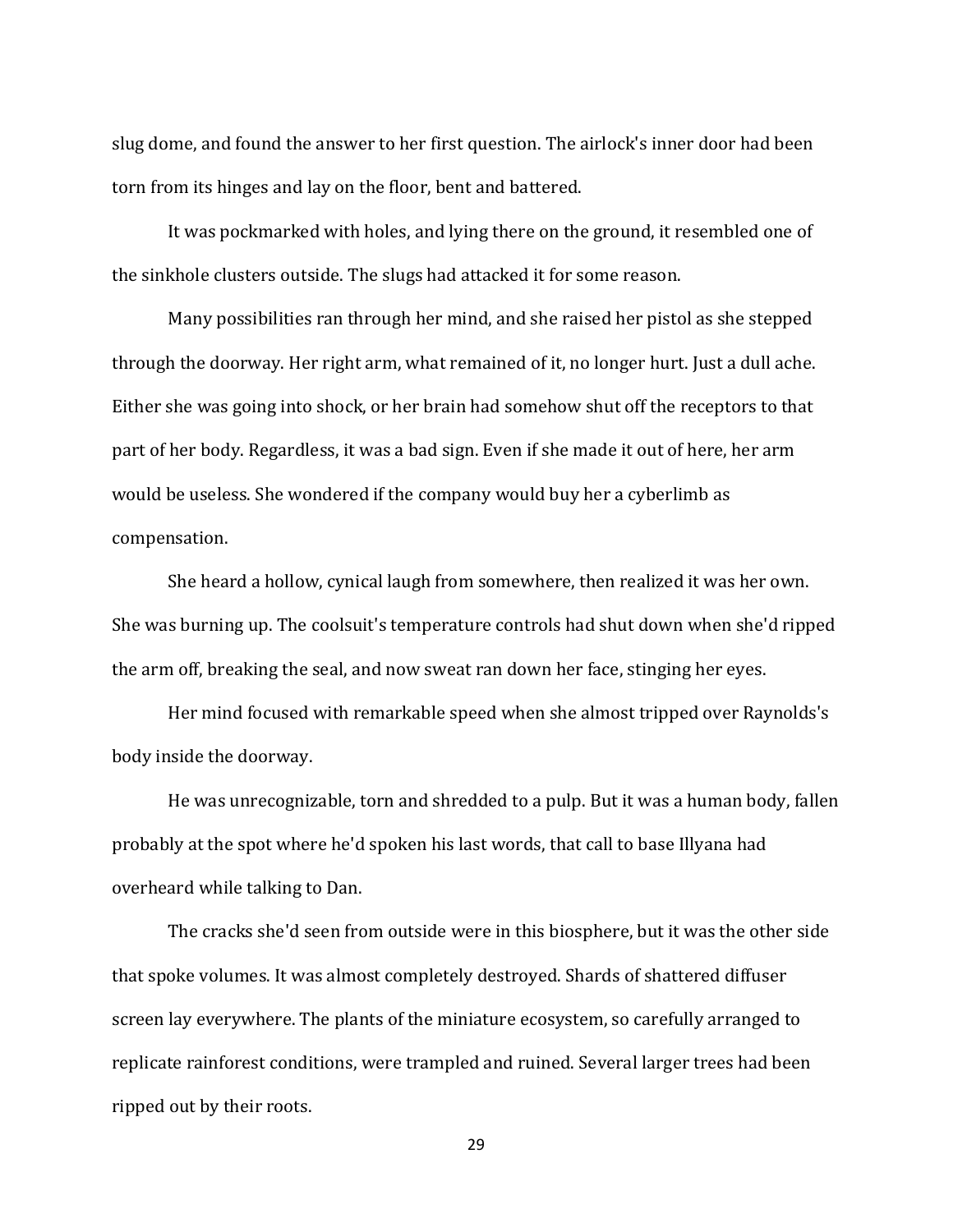She glanced down, checking for more slugs, and realized that whatever had done this, it was no stampede of wild animals. The floor tiles weren't just scored by deep claw marks. They also bore burn marks, serrated spines embedded in the surface, and a halo of trampled debris. It was all familiar enough to tighten a knot in her stomach.

Around a corner, behind a raised section of forest vine, something flashed in the shadows. Illyana approached, treading softly. Unconsciously she flanked around the other side to take a more covered approach, keeping her back to one of the few standing sections of geodesic. The scent of something rotten assaulted her nose. She quietly popped the oxygen tubes out of her nostrils, just enough to be able to smell properly, and immediately pushed them back in. The smell was rank, a concoction of putrefaction and sharp acid.

Her breath caught in her throat as she rounded the corner. A seething, broiling mass of membranous flesh obscured the floor, simultaneously rotting and living. It gave off clouds of noxious vapor that drifted up and out through the wrecked dome.

And in the center, turning to face her, was a creature that might, once, have been a zantar slug. Now it was twice the size, its brown flesh hardening to a carapace punctuated by vivid, pulsing purple membranes.

It didn't move, but Illyana did, slowly backing away. She found what she was looking for in the first biosphere, a container of viscous brown liquid, undamaged by fire. She took it back to the slug dome and rested it on the floor near the rotting flesh-matter, to break the seal with her good hand.

Getting back up, she threw the liquid at the evolving slug in the center, drew her P220, and fired a single blast at the spreading vine sap.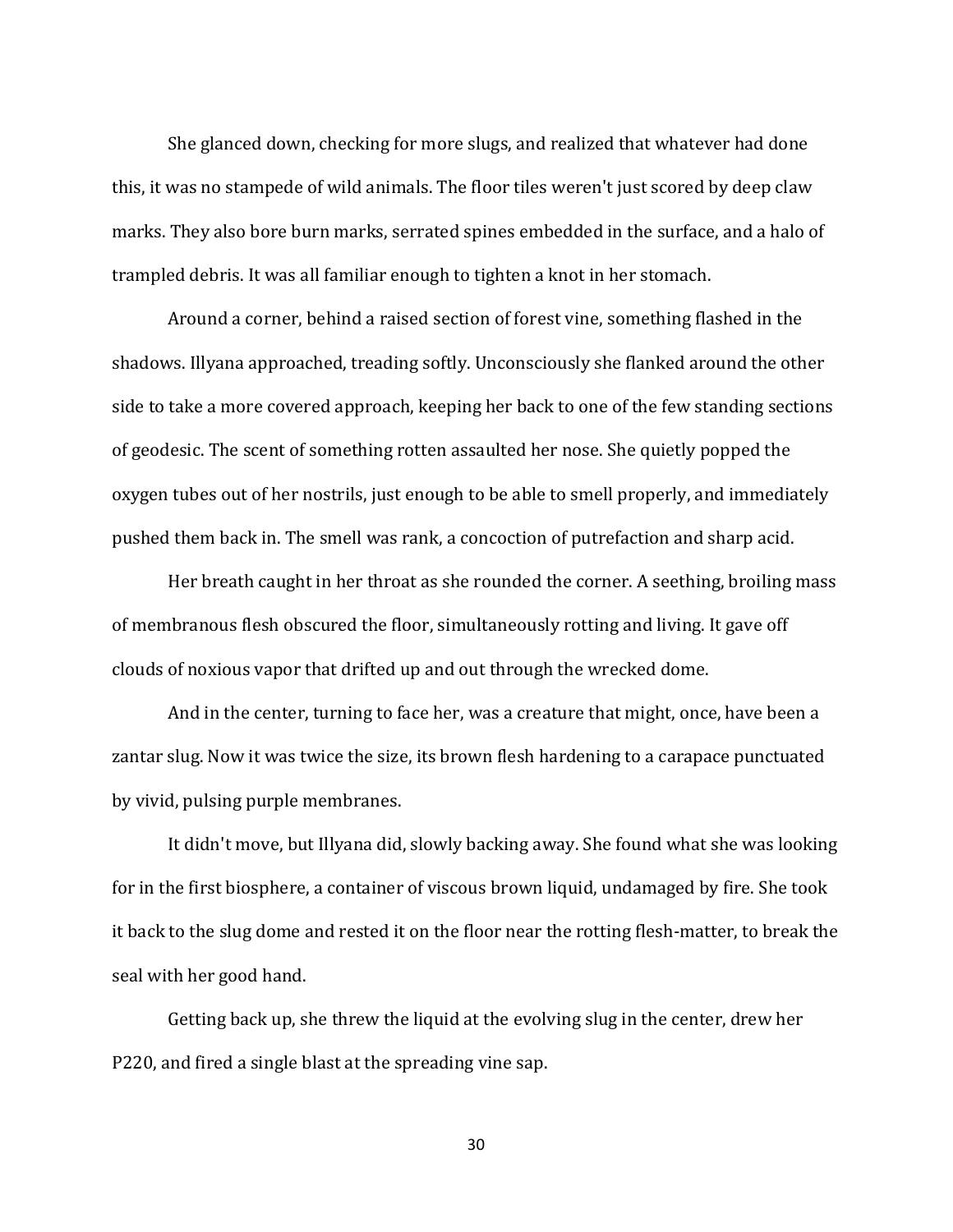It ignited with a bright flash and spread, emitting choking black fumes that made her back off, stumbling through the vines and uprooted trees. She turned to run, and through the broken dome shell glimpsed a vast, dark shape outside, in a nearby recess of the mountain. She didn't get a good look — too dark, too distant, and she wasn't hanging around — but she recognized the behemoth instantly.

The claw marks, the discarded spines, the mutating zantar slug... they could all have been coincidence. But now there was no doubt.

The zerg had returned. And they had come to Garxxax in force.

\* \* \*

The zerg ripped through the acid-weakened door as if it were wet paper. Brach turned and fired, killing four zerglings before he heard the next door hiss open.

"Brach, move!" Lee shouted, envying him his helmet as her unprotected ears rang from the gunfire. She was already through the next door, her hand poised over the lock pad. Brach ran through, ducking as Lee hit the emergency close button. Two more bulkheads to cross.

They made it through the next before the zerg broke down the door behind them, and Brach breathed a sigh of relief. They were getting some safe distance between them and their pursuers.

*"Captain, we're ready to roll. What's your twenty?"* the pilot's voice barked in Lee's headset.

"Entering hangar now," she said. "Stand by."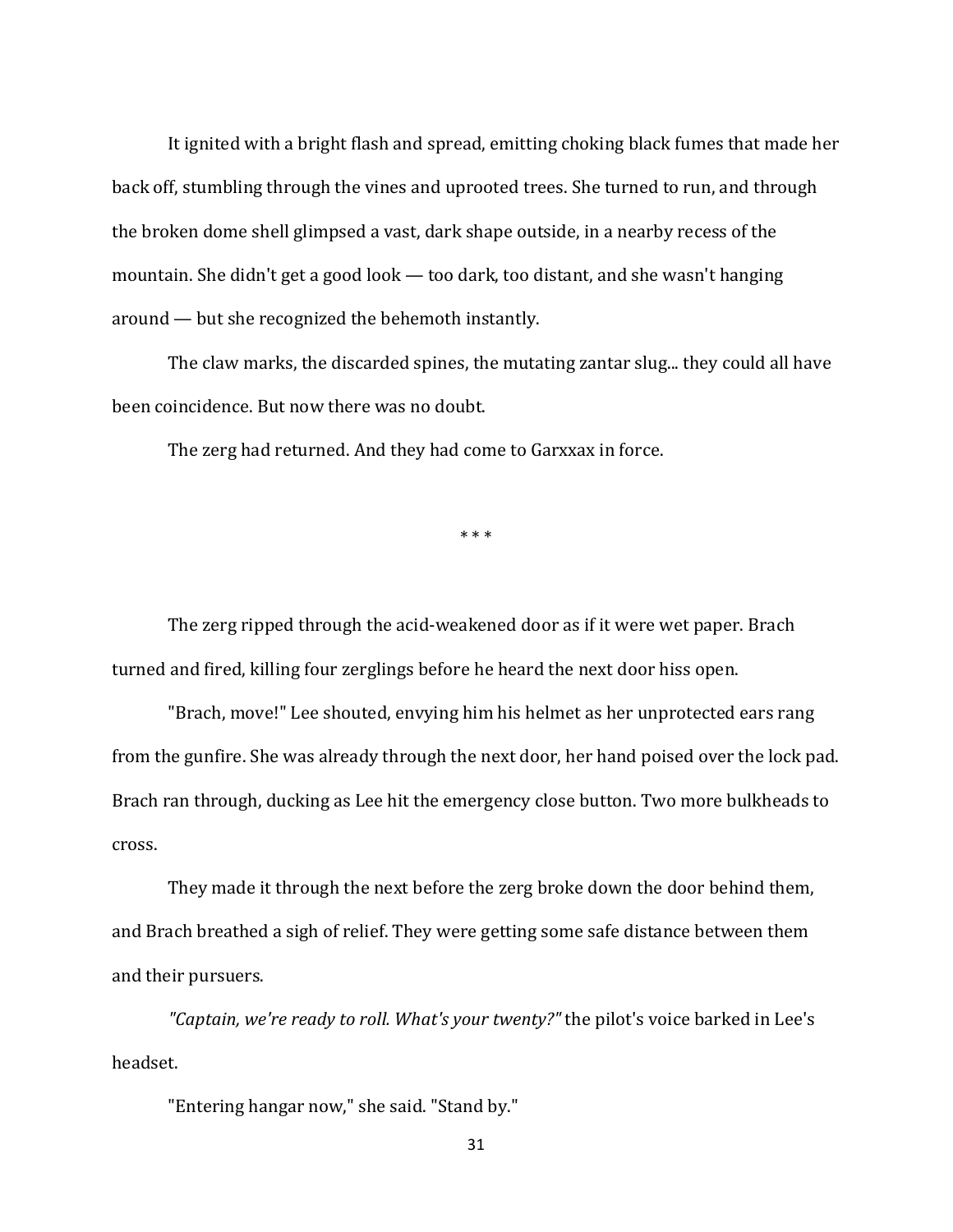The final door opened, revealing the hangar bay. It was empty but for Brach's wrecked banshee and the final medivac, packed with marines, its boarding ramp open and waiting. Lee and Brach were the last to leave. The medivac's engines roared, the pilot holding the throttle just above idle, itching to fire them and get the hell out.

They ran across the hangar, Lee in front, sprinting for all she was worth. Brach could easily have overtaken her with the powered servos in his CMC, but instead he moved slowly, covering their rear. As they closed on the boarding ramp, Lee heard a dull crunch, barely audible over the engines, from somewhere behind. She looked over her shoulder as two auxiliary entrance doors smashed open, and hydralisks and roaches rushed into the bay.

Brach saw them, raised his rifle, and opened fire. "Keep going," he shouted into his helmet comm. "I'll cover you!"

She fought the impulse to turn around and go back. Brach was right; she wasn't equipped for combat, and in his suit he could make it to the ship in just a few seconds. But she knew him, knew the kind of risks he took. "No," she shouted, still running. "Get to the ramp! We can make it before they reach us!"

Brach seemed to ignore her, and unleashed a volley of rifle fire at the hydralisks, killing two. But then he began walking backwards, firing short bursts. Zerg bodies piled up, blocking the corridor and leaving the zerg behind them struggling to push through. "I'm just making sure," he said. "Now get on board! I'm right behind you!"

She knew that was a lie, but clambered onto the boarding ramp anyway before finally looking back. "I'm in! Get your wrinkled ass over here, soldier!"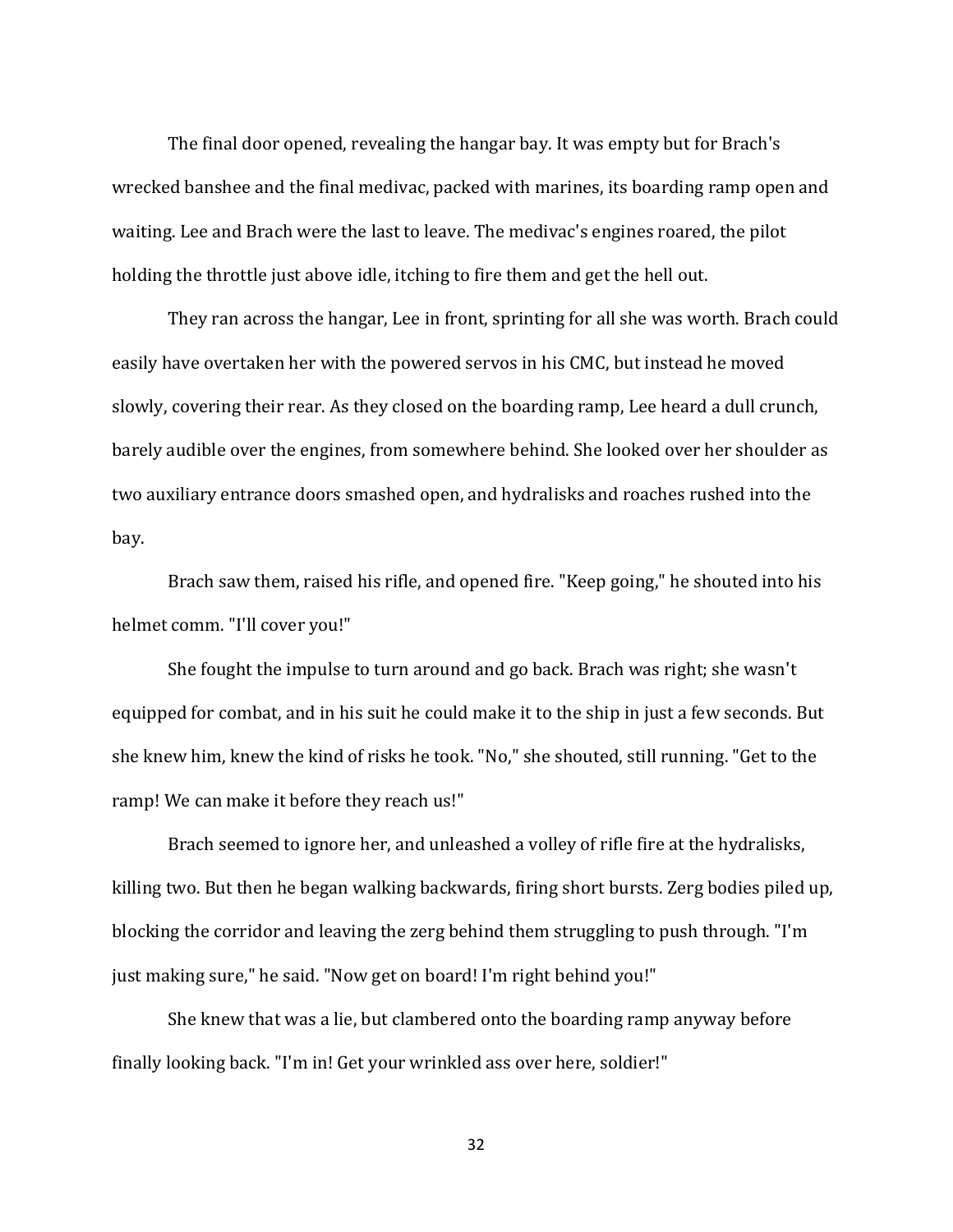Brach started jogging to the ramp, turning occasionally to fire at the zerg. He fired one last volley on the roaches before leaping at the ramp, but he'd wasted too much time. They were closer than he'd estimated. The front roach rose up on its front legs and opened its maw, vomiting a stream of acid as Brach landed on the ramp. It hit him above the right knee, knocking him off-balance. He collapsed on his stomach beside Lee, and she watched in horror as his neosteel armor smoked and dissolved before her eyes.

Brach screamed in pain, but even with his helmet mike, Lee could barely hear him above the engines. He writhed in agony, flailing his arms, and accidentally pinned Lee to the floor of the ramp. She struggled under the weight of his suit to reach around her belt, twisting her shoulder to find a grenade. Something popped inside her shoulder joint, but there was no pain. Her fingers closed around the smooth, cold, hi-ex pebble. She wrenched her arm back out, up, and under, releasing it.

"Go! Go! Close the ramp!" she shouted into her headset. The grenade arced through the air, catching sunlight through the open hangar. It landed in the ragged mouth of the roach that had hit Brach.

Lee watched the zerg explode through the thin slit between ramp and hull as it closed. Two marines wrestled Brach onto his back while another shouted something at the pilot. The engines spun up to full burn. The medivac rose off the ground, turned ninety degrees, and blasted the zerg with its exhausts as it soared away.

Brach, still flat on the floor, turned his head to Lee and raised his visor. He smiled, winced at the pain, then smiled again.

"Always said we were a good match."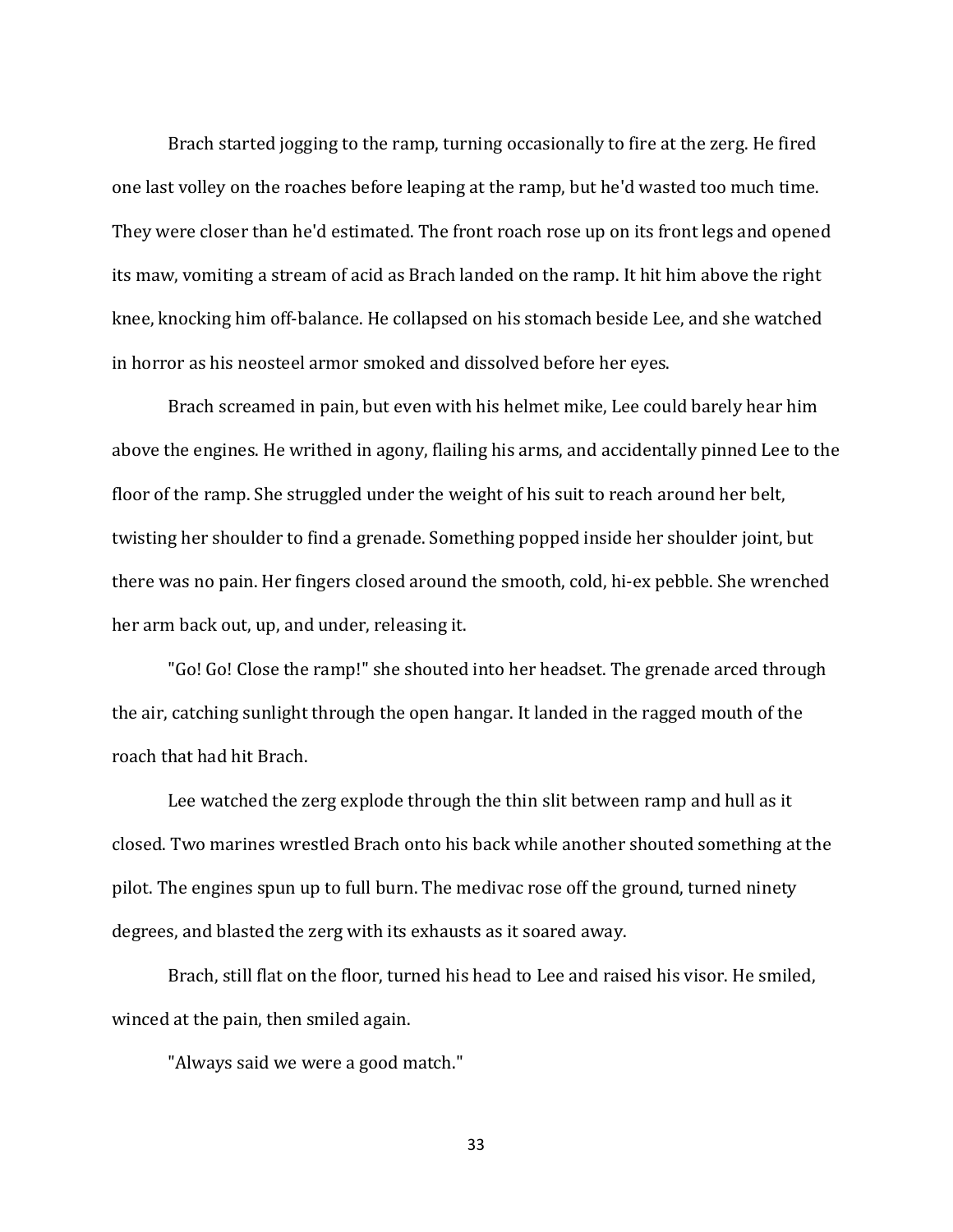Dannion watched in horror and resignation as the last biosphere went offline. The evac ship was still thirty minutes out. He wondered if the central base would last that long. If they lost power, the ship would have to rely on manual coordinates to find them and land, but the mountainous rainforest terrain would make that tricky. There was one suitable spot nearby: the same place used to land the transports that had brought them, and the lab, to Garxxax. But after six months of disuse the rainforest was reclaiming the area, and identifying it from above would be difficult. Especially with a heavy storm rolling in from the west.

Dannion's last contact with Jorres had been an hour ago, when he urged her to return. Since then he'd been unable to raise her. But there was nothing more he could do for now. He entered the central lounge area, where Callins and the other staff were gathered. Two were missing.

"Hey, where are Hesken and Dirthiss?"

Callins scowled at him. "Still packing in their dorms. It's fine; we have time."

Everyone else sat around the room, drinking and chatting. Most were complaining. Some of them eyed Dannion warily. They'd argued earlier about the blackouts, and Hesken had even accused him and Jorres of overreacting to what was "clearly a comms issue." Dannion had mentioned Jorres's report, that sphere three was completely destroyed, but Hesken had shrugged it off. Maybe a tree had collapsed, or a rock had tumbled down the mountain. Maybe a rogue meteor had just happened to make landfall on the sphere's location.

\* \* \*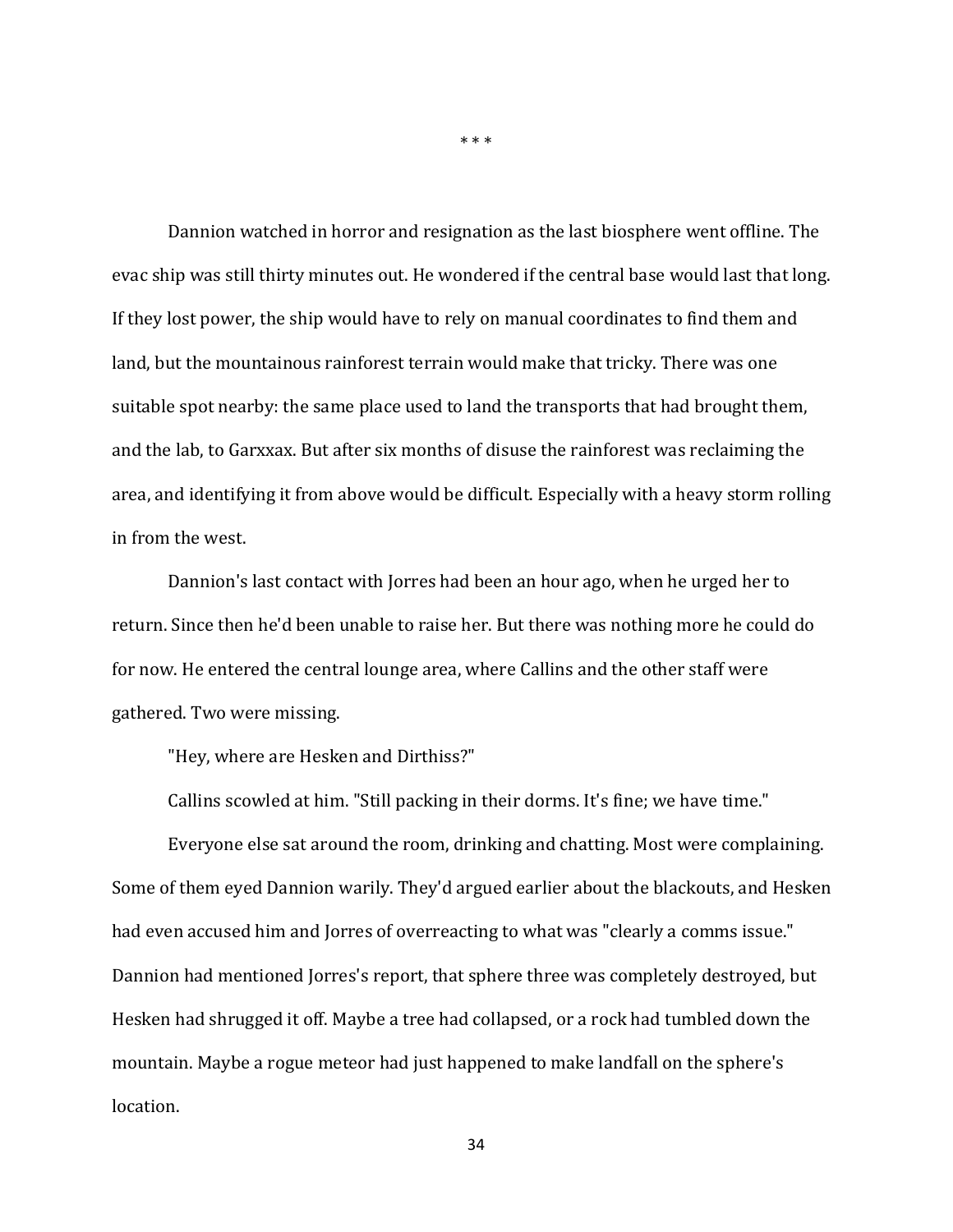Not all the scientists were complaining. Some had never done an isolated tour like this before, and were going a little stir-crazy. But the loss of research hit all of them, even Dannion. He was originally a physicist, and had been using his spare time to perform some deep-space radio wave analysis. He'd downloaded as much data as possible, but since the comms system itself had started going haywire, data corruption had been a problem. For all he knew, the data would be useless when they returned to Korhal. One more casualty.

A crashing sound broke his train of thought. "The hell was that?"

Callins waved in the direction of Hesken's dorm. "Hesken probably saw his own shadow and dropped his flight case." A few scientists laughed. Hesken was notoriously nervy, and the evac order had understandably made him even more frantic.

Then, a second crash. Dannion started walking across the room, weaving around luggage and chairs. Before he reached the corridor leading to Hesken's dorm, his personal comm sounded.

*"...To base... Jorres... Dan, you there?"*

The line was fraught with static, but it was good to hear her voice. "Illyana, where are you? I've been trying to raise you for the past hour."

*"Not good, Dan... sphere was completely... zerg, I'm sure... trying to reach you..."*

The crashing sounds from Hesken's dorm now combined with another noise. The screams of panicking men fighting for their lives.

Dannion shouted at the other scientists, "Shit, they're here! Head for the armory! Everybody run!" He spun round, trying to remember the direction of the "armory," which was little more than a cupboard stocked with a half-dozen pistols. They wouldn't do much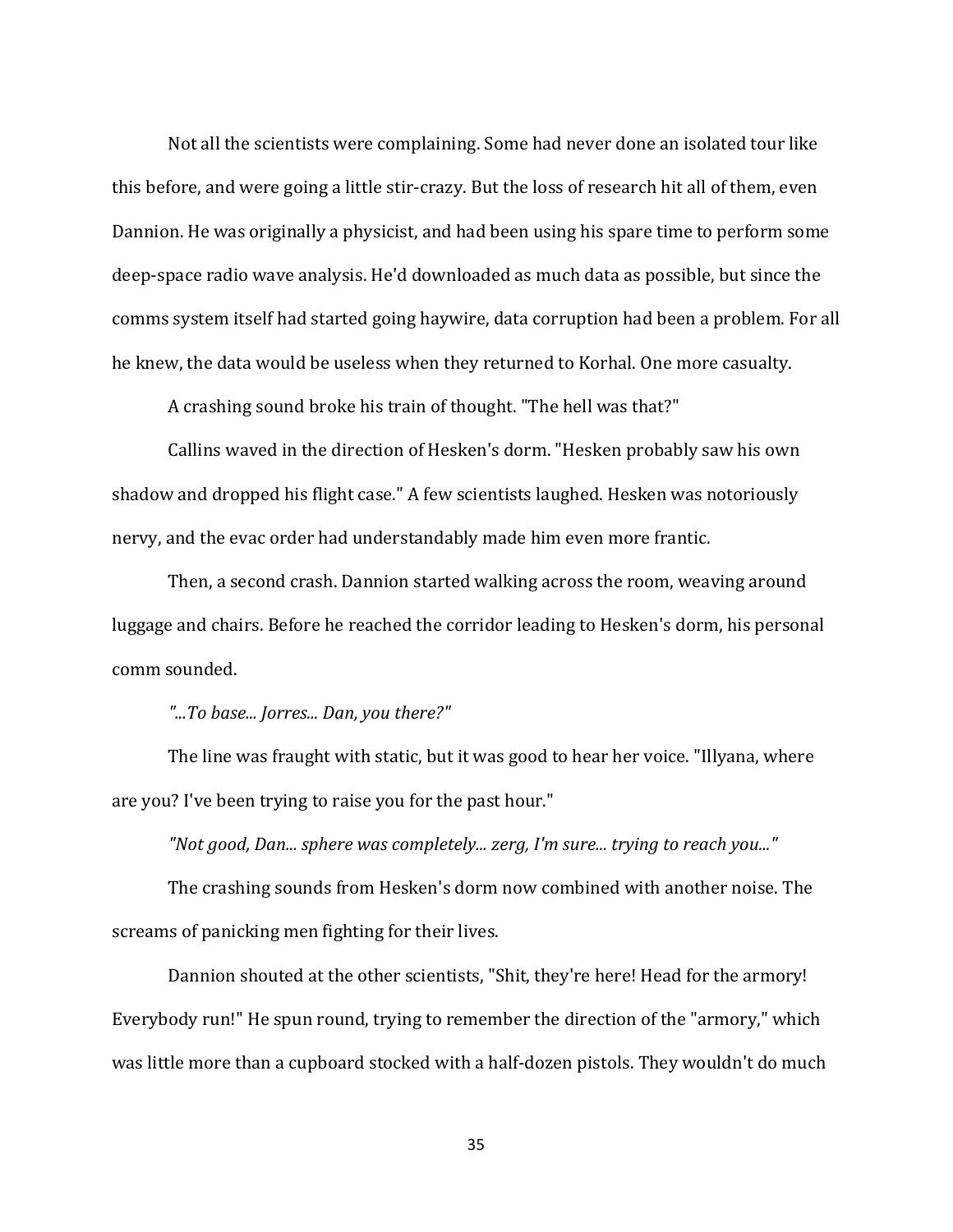good if Illyana was right, and he couldn't be a hundred percent accurate that he'd heard her correctly...

It turned out not to matter.

Dannion, Callins, and all the other scientists stood frozen to the spot, gaping openmouthed at the massive numbers of zerg breaking through the base corridors, into the lounge area, to surround and overwhelm them.

It wouldn't take long.

\* \* \*

The medivac landing was rough. The *Victory's* bay was already full with its own complement of medivacs. The addition of Krakulv's fleet had maxed out their available space.

But any landing you could walk away from was good enough. The marines began disembarking, greeted by those who'd come up earlier. A medical crew rushed over, ready to take Brach and several other injured marines into emergency surgery. Lee would follow soon. But not yet.

Instead, she threw open the medivac cockpit door and grabbed the pilot's headset.

"Captain, this is Major Treicher."

*"Welcome aboard, Major. Your boys already told me you're the last —"*

"Shut up and listen. Take her up, right now. Do you hear me? We have to clear lowlevel orbit!"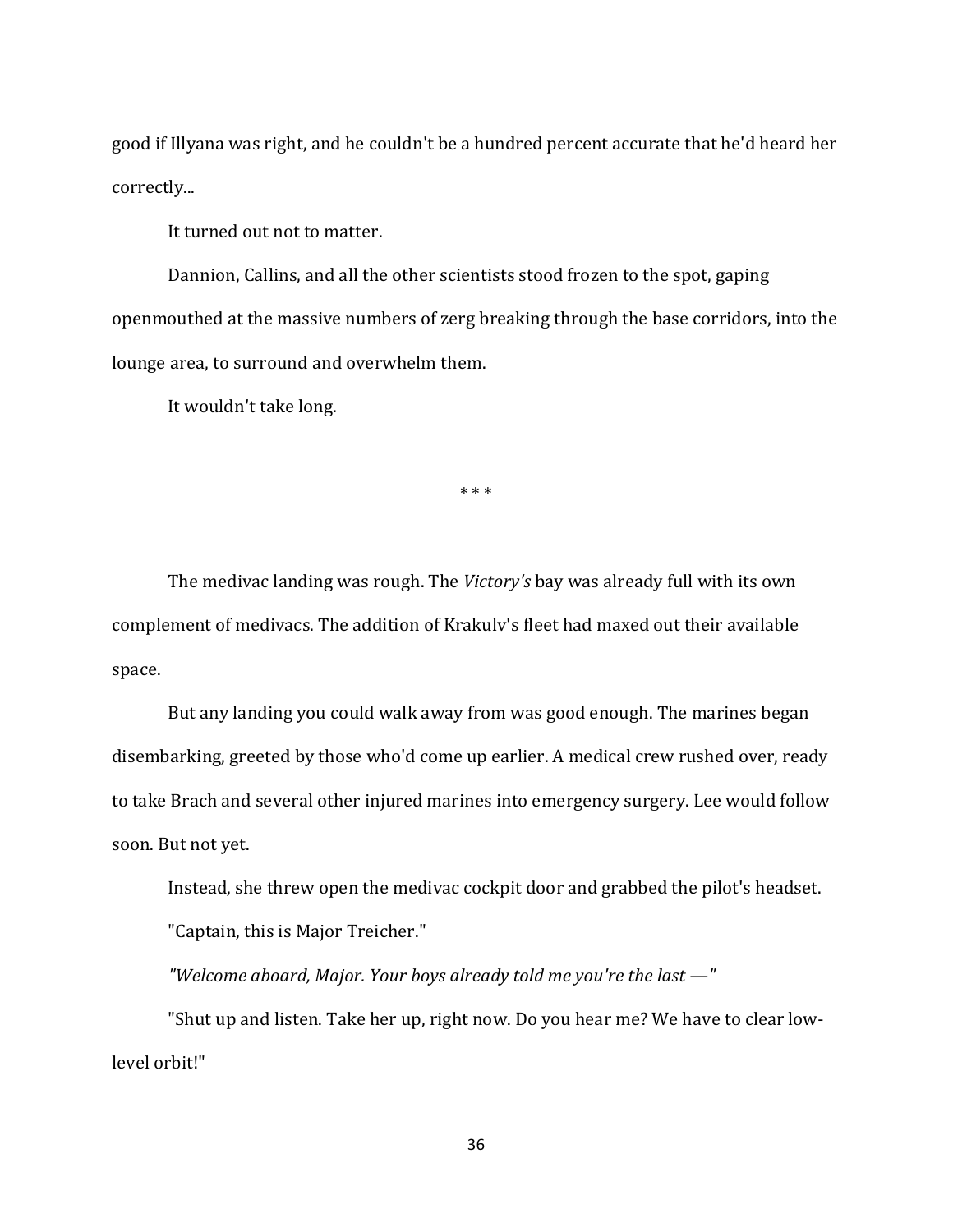*"No can do, Major. We have orders to cleanse Krakulv Base with nukes before returning to station."*

"What the hell do you think we were doing down there, cutting it fine for some laughs?"

*"...Oh. Copy that."*

\* \* \*

*The terrans had gone, fled like the cowards they were, and abandoned their precious base. The Kerrigan scanned through her zerg's eyes, assembling a patchwork panorama of the terrans' leavings. Much of the tech was old or useless to the zerg, and no biowork had been detected anywhere in the base. But that was logical; this was a warning station. Their primary sustenance would be intelligence.*

*The zerglings spread out, swarming throughout the base, every square foot to be noted and marked. The mutalisks did the same over the base's exterior. The Kerrigan would leave nothing to chance.*

*Hydralisks and roaches moved onward through the base, to the nerve center. If there was any useful human intel on the dead moon, it would be here. The Kerrigan sent the lead roaches to excrete their way through the blast doors, opening them into a hive of light and sound that hummed with activity, an electrostatic ghost soul playing out forever in forlorn hope of the humans' return.*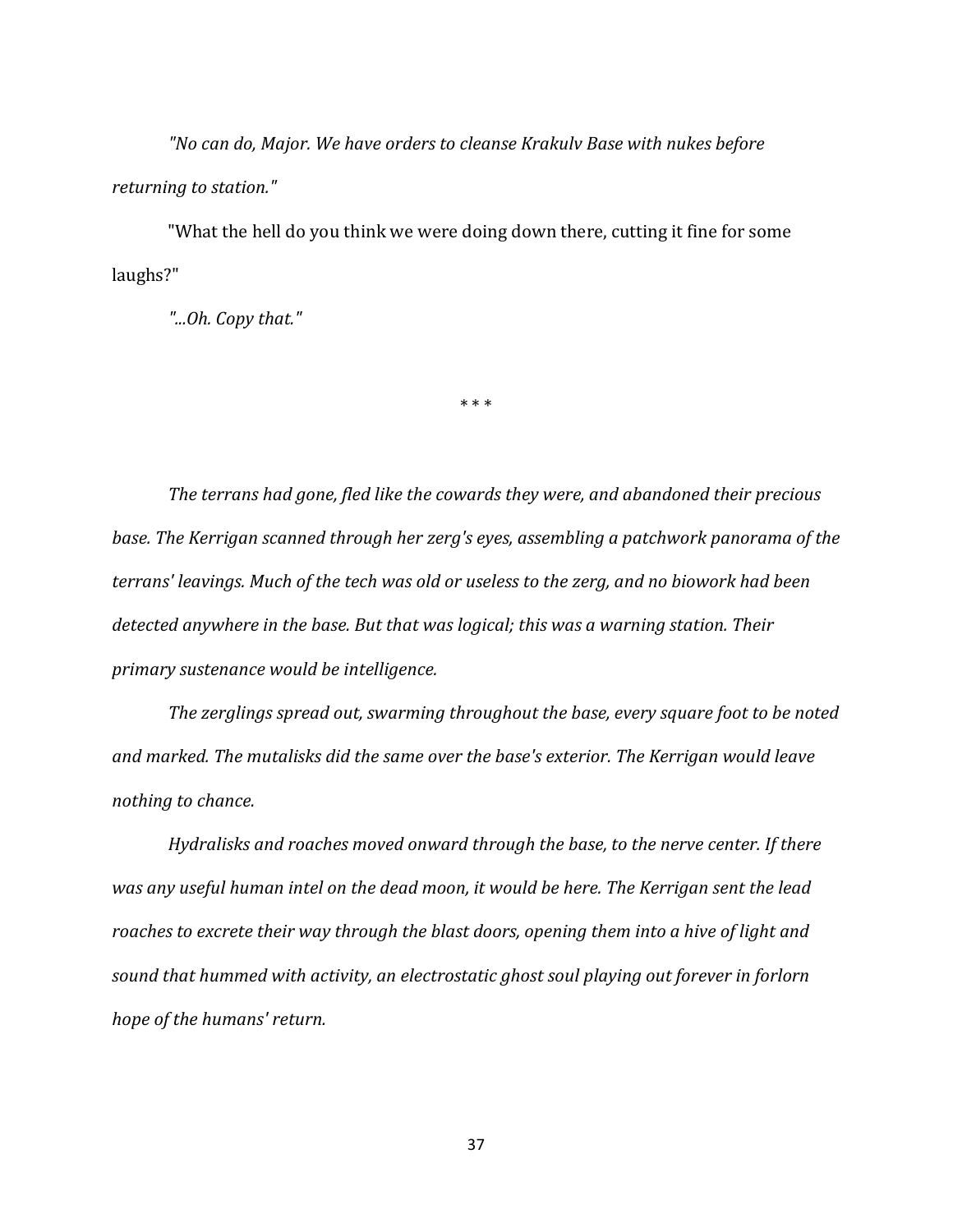*The first roach detected heat as it scurried through the liquefied remains of the door. The Kerrigan registered the sense, but it seemed inconsequential until more zerg began feeling the same thing.*

*Flames spread across the walls of the nerve center, moving outward from where the blast door had been. A singular scent stirred all of the roaches as one, awakening a dim ancestral group-memory of humid jungles, proud mountains, and exotic vine sap.*

*Flames rippled along the ceiling. The light wavelength altered, shifting towards infrared. A fast-oscillating wave of sound filled the space.*

*Deep inside the dead moon of Krakulv, systems hummed to life.*

\* \* \*

The line to Dannion had cut out seconds after Illyana heard the screams, and she knew it wasn't because of a bad connection.

She'd seen their tracks as she escaped the wrecked dome of biosphere three. She'd heard their distant movements as she collected jars of vine sap in a box. She'd heard the explosions from other biospheres as she frantically drove the jeep away one-handed, while one of Garxxax's characteristic tropical storms rumbled awake overhead.

Her wounded arm hung limp and useless by her side. And it looked even worse now, as if the acid was somehow spreading. With every movement of the jeep, pain jabbed her chest, even though she was sticking to the dirt track. Was it the acid, or just the pain and exertion of trying to make it back to the base? She didn't know, didn't care.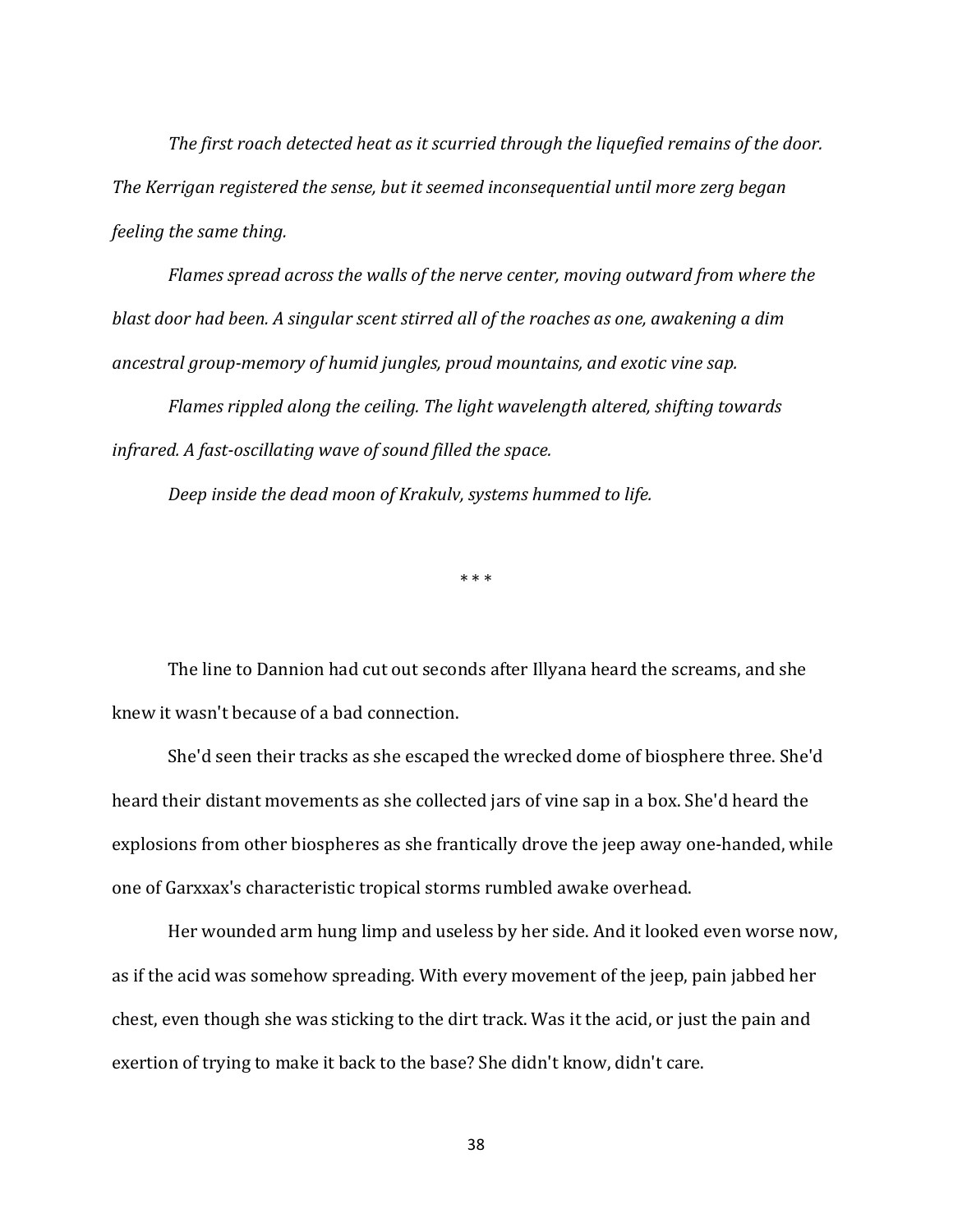Five minutes earlier she'd glimpsed a hydralisk in the rear mirror, lurching out of the rainforest, as she rounded a corner. There had been no sign since, so she figured it hadn't noticed her.

Wrong. Trees splintered into fragments as a zergling crashed out of the forest and slammed into the jeep's hood. She yelped involuntarily and tried to swerve, but the heavy rains had turned the dirt track into a mud bath, and the jeep's fender smashed into its bulky, chitinous body. A panel of neosteel came away, sailing overhead to land on the track behind. The vehicle lurched down as one of the front axles buckled under the impact.

It was still moving, though. Still working. Smoke rose from the base's position in the valley, obscuring the base itself. But she'd seen what the zerg did to terran bases and structures plenty of times during the war.

The jeep staggered another hundred meters before something hit the rear with a heavy thump. She had time to glance in the mirror, and see a column of zerglings pursuing her, before the rear end slammed into the ground, dragging steel through the mud and pulling the jeep towards the forest.

She leapt out before it smashed into a tree at the side of the track. She landed on her bad arm, and screamed in pain as what remained of the bones snapped and shattered.

But she forced herself up, and dragged the crate of jars out of the jeep. Many had smashed on impact, but some were intact. She checked the width of the track, figured the distance of the advancing zerg, and reckoned she had enough to make a wall of fire deep enough to hold them back... if the rain didn't extinguish the fire too quickly. If the storm passed, it might even spread into the forest and slow them down enough for her to reach the base.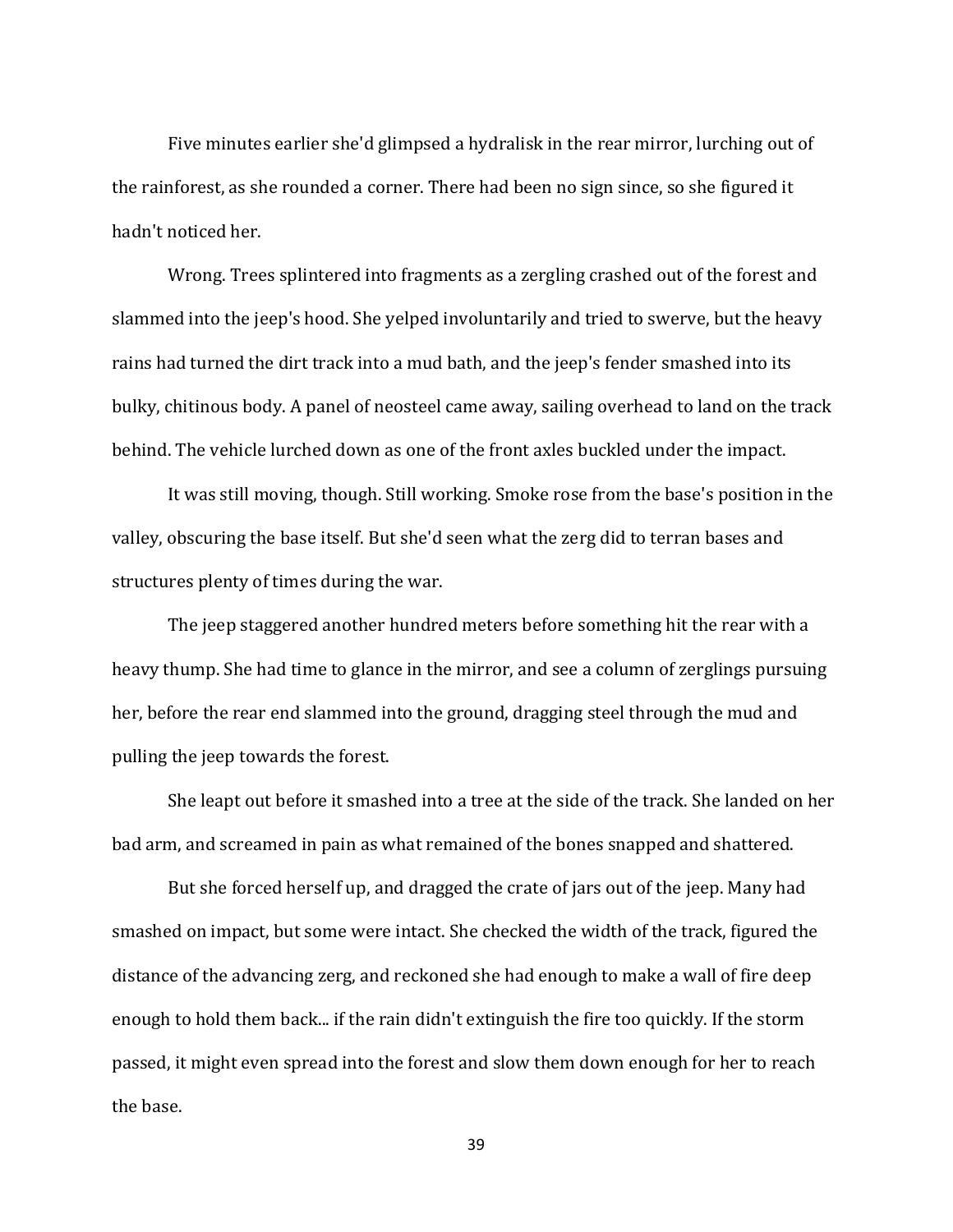Or it might fry her to a crisp. But she was going down anyway; that was pretty damn certain. She'd take as many of the bastards with her as possible.

She removed the first jar from the crate... and looked up in surprise at the sound of engines roaring above her. A planet-hopper broke through the cloud layer, starting its descent towards the base. *Even marine pilots should be able to find that column of smoke*, she thought with a smirk.

The pilot managed to get through on the comm channel, although the line was filled with static. *"Garxxax Base... planet-hopper evac... First Lieutenant Treicher. We... visual, please..."*

"Evac ship, this is First Security Officer Illyana Jorres! The base is down — I repeat, down! I'm the sole survivor, half a klick away on a dirt track! Look for the goddamn advancing zerg! Do you read me?"

A pause on the line. The zerg drew closer to her position.

*"Roger... Officer Lee... breaking up... Scanning now for... Stand by."*

Illyana sighed. The pilot had only heard half her message, and name, through the static. But at least he'd heard her. Now all she had to do was survive long enough for them to land...

She threw the jar of sap at the advancing zerg, and fired her P220.

\* \* \*

She watched the rear view on a landing bay monitor as medics strapped Brach to a gurney.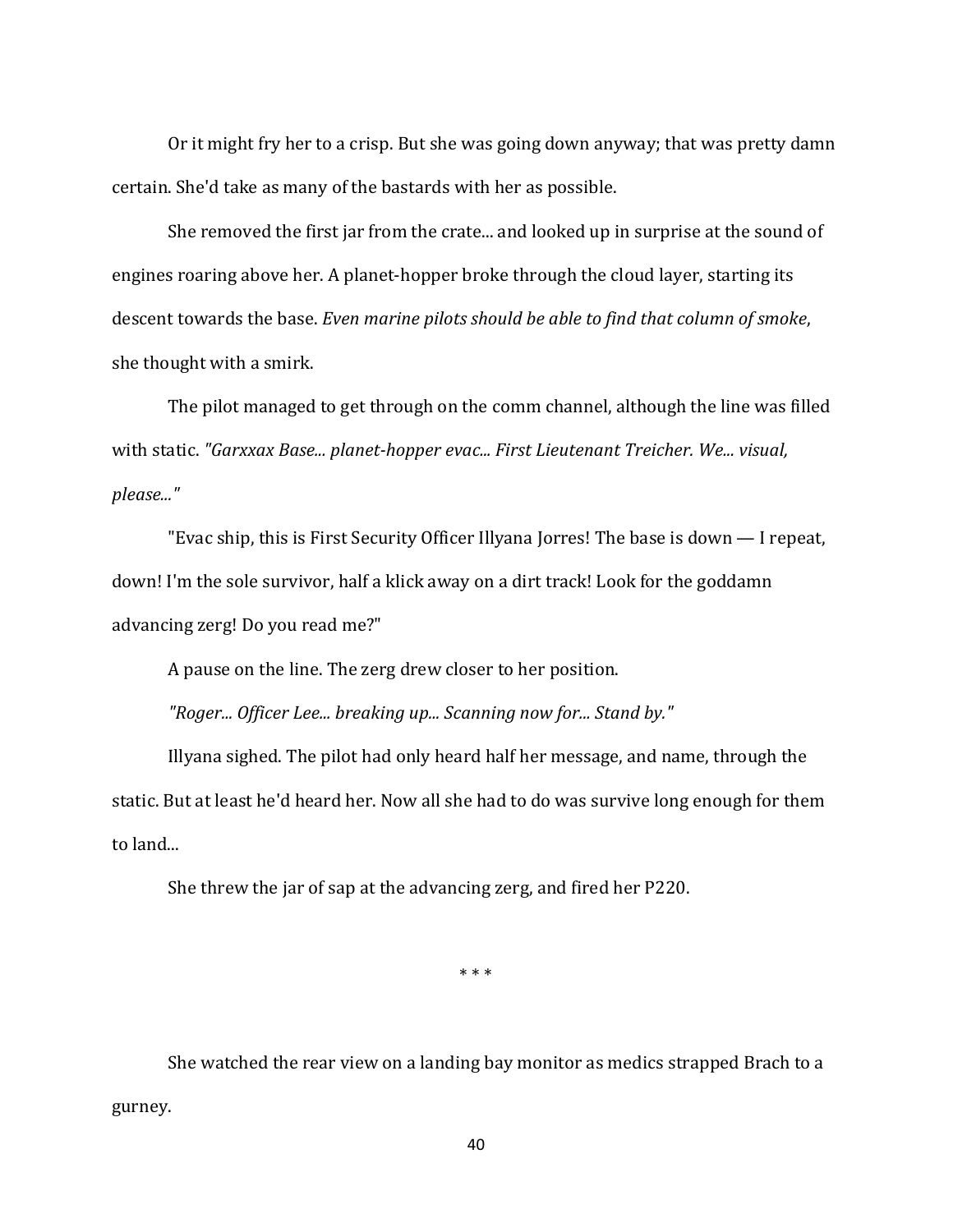Krakulv trembled, then exploded in a bright flash of nuclear heat. Vaporized.

"Whoa," said one of the medics. "Did... did you do that? That's cutting it damn close."

"We drilled nukes into the core when the base was built. I couldn't risk a countdown that might miss, so I rigged it up to the incendiary alarms. Then all we had to do was wait for the zerg to start a fire."

"Since when do zerg use incendiaries?"

Lee smiled. "Well, we helped them out. I keep a little souvenir in our trophy cabinet, a jar of sap from — Look, never mind. It worked."

Brach's grip on her hand tightened. "Heh... goddamn... slugs."

Lee squeezed his hand in return. "Yeah. I know." She turned to the medics, and gestured at Brach's leg. "Now listen, this is a roach hit. The acid contains viroids that propagate through the nervous system, and a standard nanoscab just exacerbates the process. The only way to neutralize infection is put the whole leg in an alkali bath, shoot it up with bacteriophage virals, then clean and assess." She paused. "But honestly, you'll probably still have to amputate.

The medic gaped in disbelief at her frankness. "Uh, ma'am... thanks and all, but could we discuss this in private?"

Brach managed a thin-lipped smile. "She's my wife... you bozo. And she knows more... about roach wounds than... your professors ever taught you... Show him, honey."

Brach let go of Lee's hand. She held it up in front of the medic's face, palm out, and pulled off her glove. He gasped at the neosteel plating, the endoskeletal nerve clusters, the soft glow of status lights.

"A cyberlimb."